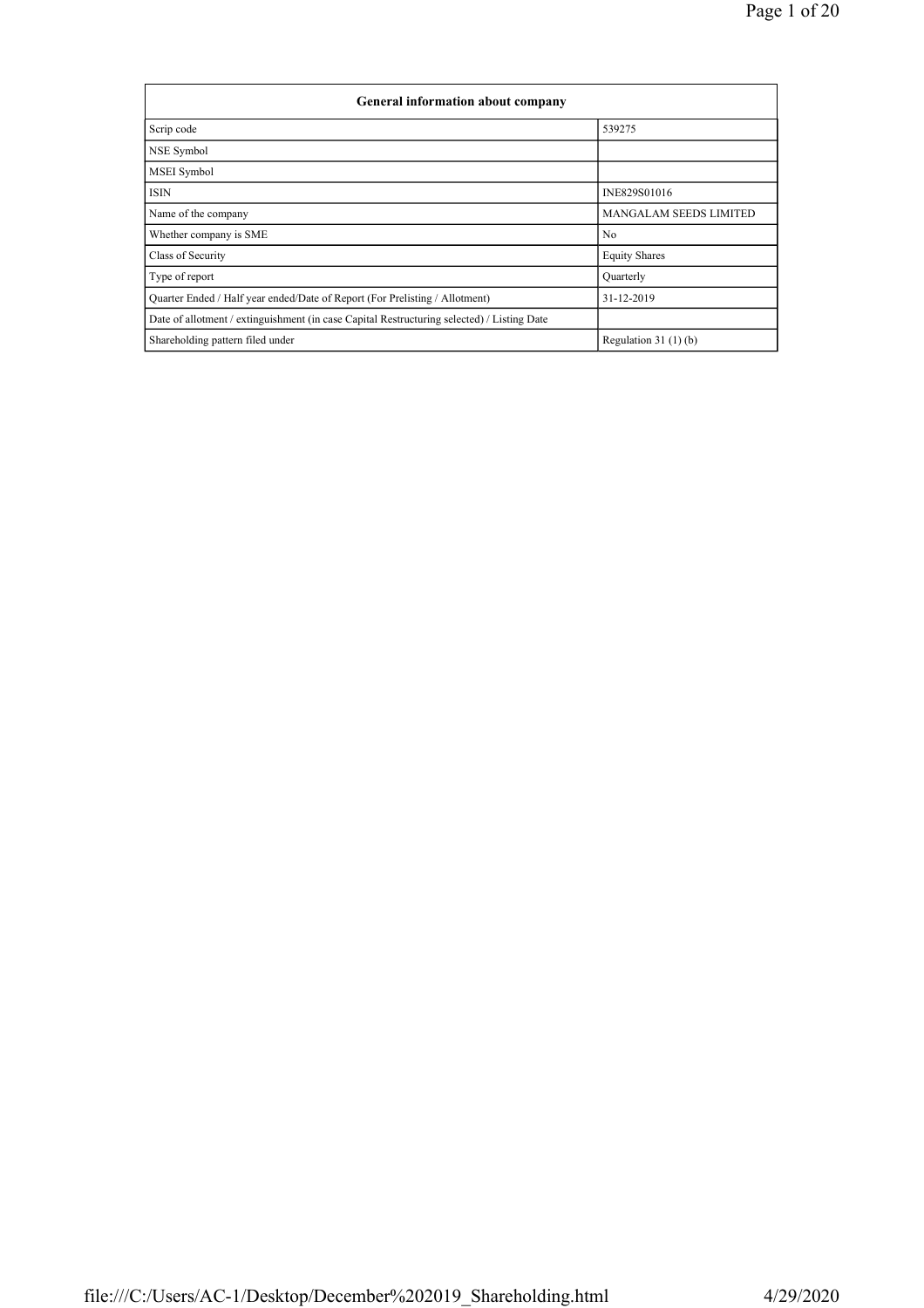|                |                                                                                           | <b>Declaration</b> |                                |                       |                            |
|----------------|-------------------------------------------------------------------------------------------|--------------------|--------------------------------|-----------------------|----------------------------|
| Sr.<br>No.     | Particular                                                                                | Yes/No             | Promoter and<br>Promoter Group | Public<br>shareholder | Non Promoter-Non<br>Public |
|                | Whether the Listed Entity has issued any partly paid up<br>shares?                        | No                 | N <sub>0</sub>                 | No                    | N <sub>0</sub>             |
| $\overline{2}$ | Whether the Listed Entity has issued any Convertible<br>Securities?                       | No                 | N <sub>0</sub>                 | N <sub>0</sub>        | No                         |
| 3              | Whether the Listed Entity has issued any Warrants?                                        | N <sub>0</sub>     | N <sub>0</sub>                 | N <sub>0</sub>        | N <sub>0</sub>             |
| $\overline{4}$ | Whether the Listed Entity has any shares against which<br>depository receipts are issued? | No                 | N <sub>0</sub>                 | No                    | No                         |
| 5              | Whether the Listed Entity has any shares in locked-in?                                    | No                 | N <sub>0</sub>                 | No                    | N <sub>0</sub>             |
| 6              | Whether any shares held by promoters are pledge or<br>otherwise encumbered?               | No                 | N <sub>0</sub>                 |                       |                            |
| 7              | Whether company has equity shares with differential<br>voting rights?                     | No.                | N <sub>0</sub>                 | No                    | N <sub>0</sub>             |
| 8              | Whether the listed entity has any significant beneficial<br>owner?                        | Yes                |                                |                       |                            |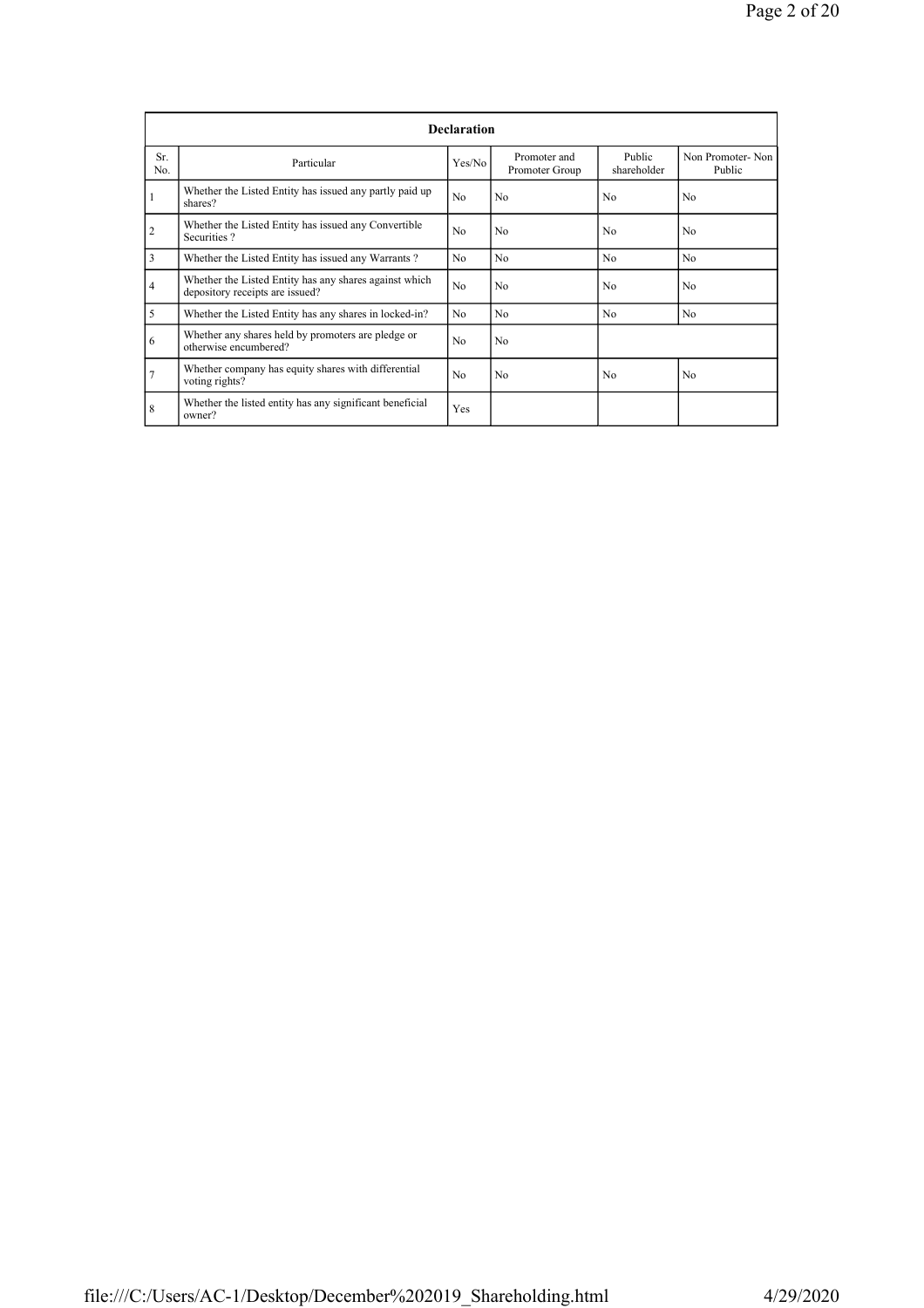|                 |                                           |                         |                         |                           |                          |                                    | <b>Table I - Summary Statement holding of specified securities</b> |                                                                  |                           |                |               |       |                     |
|-----------------|-------------------------------------------|-------------------------|-------------------------|---------------------------|--------------------------|------------------------------------|--------------------------------------------------------------------|------------------------------------------------------------------|---------------------------|----------------|---------------|-------|---------------------|
|                 |                                           |                         | No. of                  | No. Of<br>Partly<br>paid- | No. Of<br>shares         | Total nos.                         | Shareholding<br>as a % of total<br>no. of shares                   | Number of Voting Rights held in each<br>class of securities (IX) |                           |                |               |       |                     |
| Category<br>(1) | Category of<br>shareholder                | Nos. Of<br>shareholders | fully paid<br>up equity | up<br>equity              | underlying<br>Depository | shares<br>held (VII)               | (calculated as<br>per SCRR,                                        |                                                                  | No of Voting (XIV) Rights |                | Total as a    |       |                     |
|                 | (II)                                      | (III)                   | shares<br>held (IV)     | shares<br>held<br>(V)     | Receipts<br>(VI)         | $= (IV) +$<br>a % of<br>$(A+B+C2)$ |                                                                    | 1957) (VIII) As<br>$(V)$ + $(VI)$                                |                           | Class eg:<br>X | Class<br>eg:y | Total | $%$ of<br>$(A+B+C)$ |
| (A)             | Promoter &<br>Promoter<br>Group           | 29                      | 7816479                 |                           |                          | 7816479                            | 71.19                                                              | 7816479                                                          |                           | 7816479        | 71.19         |       |                     |
| (B)             | Public                                    | 362                     | 3163679                 |                           |                          | 3163679                            | 28.81                                                              | 3163679                                                          |                           | 3163679        | 28.81         |       |                     |
| (C)             | Non<br>Promoter-<br>Non Public            |                         |                         |                           |                          |                                    |                                                                    |                                                                  |                           |                |               |       |                     |
| (C1)            | <b>Shares</b><br>underlying<br><b>DRs</b> |                         |                         |                           |                          |                                    |                                                                    |                                                                  |                           |                |               |       |                     |
| (C2)            | Shares held<br>by<br>Employee<br>Trusts   |                         |                         |                           |                          |                                    |                                                                    |                                                                  |                           |                |               |       |                     |
|                 | Total                                     | 391                     | 10980158                |                           |                          | 10980158                           | 100                                                                | 10980158                                                         |                           | 10980158       | 100           |       |                     |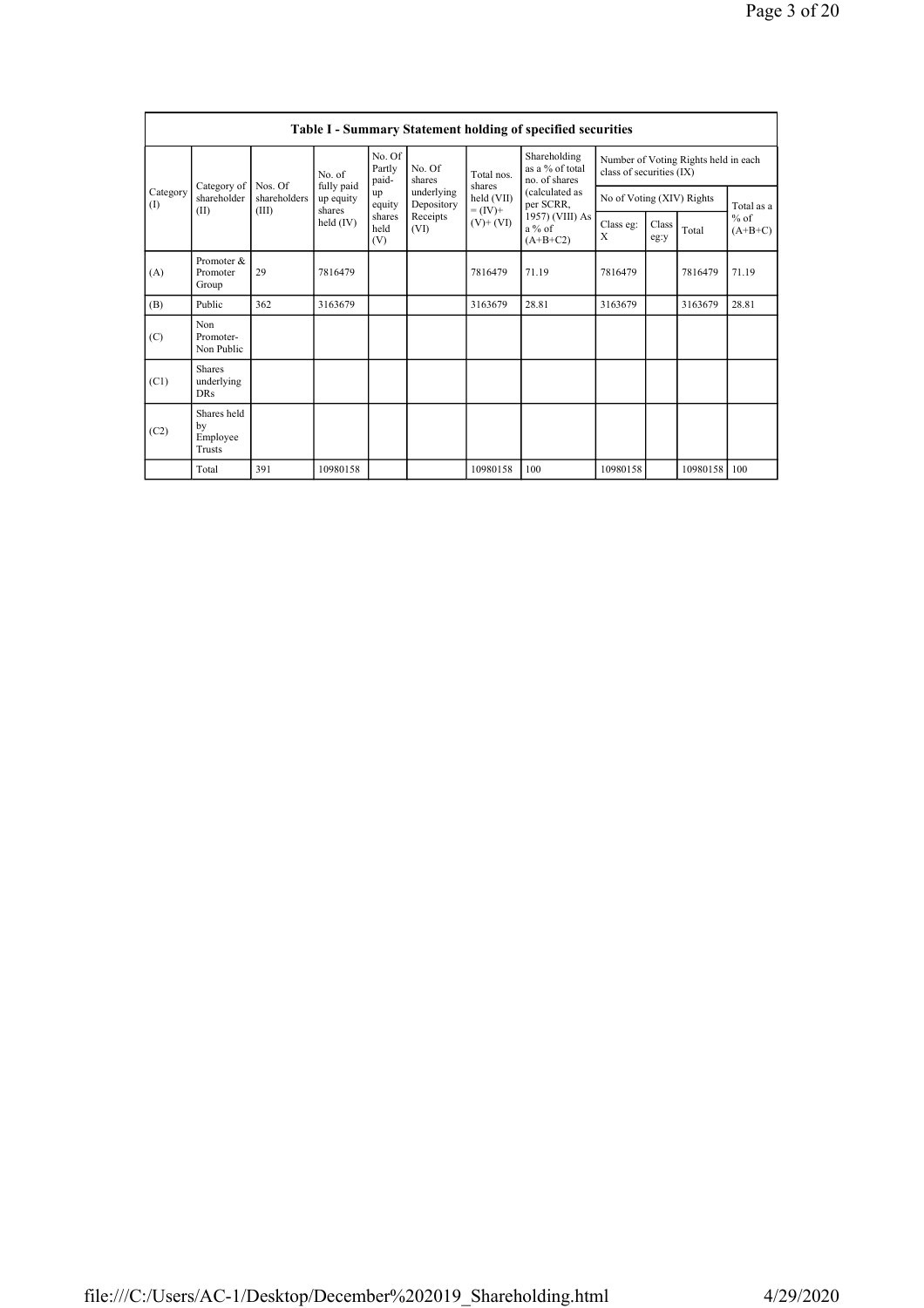|                 |                                                                      |                                 |                                                      |                                                                             | Table I - Summary Statement holding of specified securities                                                |                                        |                                               |                                                                               |                                           |                                       |
|-----------------|----------------------------------------------------------------------|---------------------------------|------------------------------------------------------|-----------------------------------------------------------------------------|------------------------------------------------------------------------------------------------------------|----------------------------------------|-----------------------------------------------|-------------------------------------------------------------------------------|-------------------------------------------|---------------------------------------|
| Category<br>(1) | No. Of<br><b>Shares</b><br>Category of<br>shareholder<br>Outstanding | Underlying                      | No. of<br><b>Shares</b><br>Underlying<br>Outstanding | No. Of Shares<br>Underlying<br>Outstanding<br>convertible<br>securities and | Shareholding, as<br>a % assuming full<br>conversion of<br>convertible<br>securities (as a<br>percentage of | Number of<br>Locked in<br>shares (XII) |                                               | Number of<br><b>Shares</b><br>pledged or<br>otherwise<br>encumbered<br>(XIII) |                                           | Number of<br>equity shares<br>held in |
|                 | (II)                                                                 | convertible<br>securities $(X)$ | Warrants<br>$(X_i)$                                  | No. Of<br>Warrants (Xi)<br>(a)                                              | diluted share<br>capital) $(XI)=$<br>$(VII)+(X)$ As a %<br>of $(A+B+C2)$                                   | No.<br>(a)                             | As a $%$<br>of total<br>Shares<br>held<br>(b) | No.<br>(a)                                                                    | As a $%$<br>of total<br>Shares<br>held(b) | dematerialized<br>form $(XIV)$        |
| (A)             | Promoter &<br>Promoter<br>Group                                      |                                 |                                                      |                                                                             | 71.19                                                                                                      |                                        |                                               |                                                                               |                                           | 7816479                               |
| (B)             | Public                                                               |                                 |                                                      |                                                                             | 28.81                                                                                                      |                                        |                                               |                                                                               |                                           | 3163679                               |
| (C)             | Non<br>Promoter-<br>Non Public                                       |                                 |                                                      |                                                                             |                                                                                                            |                                        |                                               |                                                                               |                                           |                                       |
| (C1)            | <b>Shares</b><br>underlying<br><b>DRs</b>                            |                                 |                                                      |                                                                             |                                                                                                            |                                        |                                               |                                                                               |                                           |                                       |
| (C2)            | Shares held<br>by<br>Employee<br>Trusts                              |                                 |                                                      |                                                                             |                                                                                                            |                                        |                                               |                                                                               |                                           |                                       |
|                 | Total                                                                |                                 |                                                      |                                                                             | 100                                                                                                        |                                        |                                               |                                                                               |                                           | 10980158                              |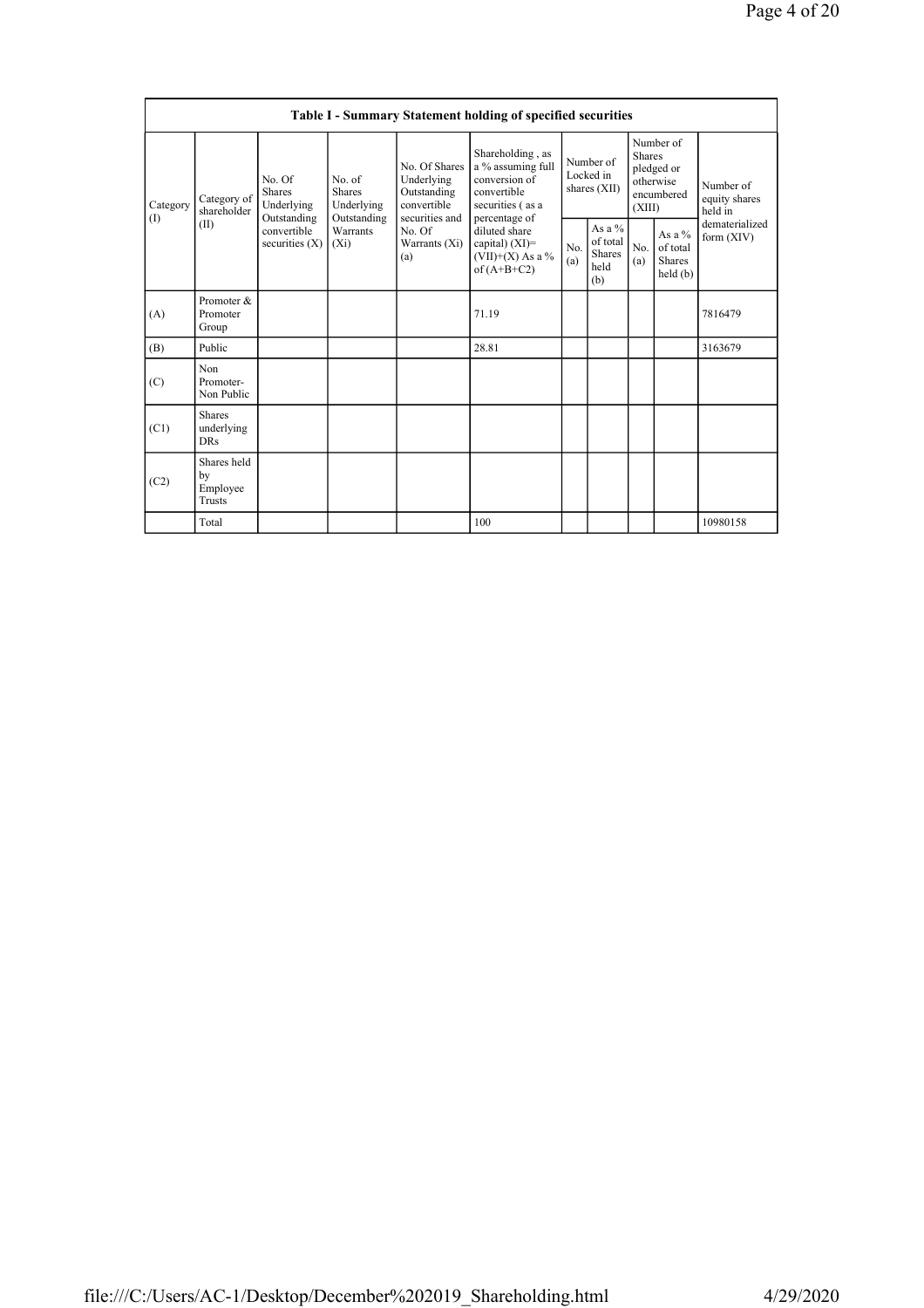|                                                                                                | Table II - Statement showing shareholding pattern of the Promoter and Promoter Group                                |                                  |                                   |                       |                          |                                    |                                                     |                           |                                                                  |              |                                 |
|------------------------------------------------------------------------------------------------|---------------------------------------------------------------------------------------------------------------------|----------------------------------|-----------------------------------|-----------------------|--------------------------|------------------------------------|-----------------------------------------------------|---------------------------|------------------------------------------------------------------|--------------|---------------------------------|
|                                                                                                |                                                                                                                     |                                  | No. of                            | No.<br>Of<br>Partly   | No. Of<br>shares         | Total nos.                         | Shareholding<br>as a % of<br>total no. of<br>shares |                           | Number of Voting Rights held in<br>each class of securities (IX) |              |                                 |
| Sr.                                                                                            | Category & Name<br>of the<br>Shareholders (I)                                                                       | Nos. Of<br>shareholders<br>(III) | fully paid<br>up equity<br>shares | paid-<br>up<br>equity | underlying<br>Depository | shares<br>held (VII)<br>$= (IV) +$ | (calculated<br>as per                               | No of Voting (XIV) Rights |                                                                  |              | Total<br>as a %                 |
|                                                                                                |                                                                                                                     |                                  | held (IV)                         | shares<br>held<br>(V) | Receipts<br>(VI)         | $(V)$ + $(VI)$                     | SCRR, 1957)<br>(VIII) As a<br>$%$ of<br>$(A+B+C2)$  | Class eg:<br>$\mathbf X$  | Class<br>eg:y                                                    | Total        | of<br>Total<br>Voting<br>rights |
| A                                                                                              | Table II - Statement showing shareholding pattern of the Promoter and Promoter Group                                |                                  |                                   |                       |                          |                                    |                                                     |                           |                                                                  |              |                                 |
| (1)                                                                                            | Indian                                                                                                              |                                  |                                   |                       |                          |                                    |                                                     |                           |                                                                  |              |                                 |
| (a)                                                                                            | Individuals/Hindu<br>undivided Family                                                                               | 29                               | 7816479                           |                       |                          | 7816479                            | 71.19                                               | 7816479                   |                                                                  | 7816479      | 71.19                           |
| Sub-Total<br>(A)(1)                                                                            |                                                                                                                     | 29                               | 7816479                           |                       |                          | 7816479                            | 71.19                                               | 7816479                   |                                                                  | 7816479      | 71.19                           |
| (2)                                                                                            | Foreign                                                                                                             |                                  |                                   |                       |                          |                                    |                                                     |                           |                                                                  |              |                                 |
| Total<br>Shareholding<br>of Promoter<br>and<br>Promoter<br>Group $(A)=$<br>$(A)(1)+(A)$<br>(2) |                                                                                                                     | 29                               | 7816479                           |                       |                          | 7816479                            | 71.19                                               | 7816479                   |                                                                  | 7816479      | 71.19                           |
| B                                                                                              | Table III - Statement showing shareholding pattern of the Public shareholder                                        |                                  |                                   |                       |                          |                                    |                                                     |                           |                                                                  |              |                                 |
| (1)                                                                                            | Institutions                                                                                                        |                                  |                                   |                       |                          |                                    |                                                     |                           |                                                                  |              |                                 |
| (3)                                                                                            | Non-institutions                                                                                                    |                                  |                                   |                       |                          |                                    |                                                     |                           |                                                                  |              |                                 |
| (a(i))                                                                                         | Individuals -<br>i.Individual<br>shareholders<br>holding nominal<br>share capital up to<br>Rs. 2 lakhs.             | 322                              | 1164527                           |                       |                          | 1164527                            | 10.61                                               | 1164527                   |                                                                  | 1164527      | 10.61                           |
| (a(ii))                                                                                        | Individuals - ii.<br>Individual<br>shareholders<br>holding nominal<br>share capital in<br>excess of Rs. 2<br>lakhs. | 25                               | 1675807                           |                       |                          | 1675807                            | 15.26                                               | 1675807                   |                                                                  | 1675807      | 15.26                           |
| (e)                                                                                            | Any Other<br>(specify)                                                                                              | 15                               | 323345                            |                       |                          | 323345                             | 2.94                                                | 323345                    |                                                                  | 323345       | 2.94                            |
| Sub-Total<br>(B)(3)                                                                            |                                                                                                                     | 362                              | 3163679                           |                       |                          | 3163679                            | 28.81                                               | 3163679                   |                                                                  | 3163679      | 28.81                           |
| Total Public<br>Shareholding<br>$(B)=(B)(1)+$<br>$(B)(2)+(B)$<br>(3)                           |                                                                                                                     | 362                              | 3163679                           |                       |                          | 3163679                            | 28.81                                               | 3163679                   |                                                                  | 3163679      | 28.81                           |
| $\mathbf C$                                                                                    | Table IV - Statement showing shareholding pattern of the Non Promoter- Non Public shareholder                       |                                  |                                   |                       |                          |                                    |                                                     |                           |                                                                  |              |                                 |
| Total<br>$(A+B+C2)$                                                                            |                                                                                                                     | 391                              | 10980158                          |                       |                          | 10980158                           | 100                                                 | 10980158                  |                                                                  | 10980158 100 |                                 |
| Total<br>$(A+B+C)$                                                                             |                                                                                                                     | 391                              | 10980158                          |                       |                          | 10980158                           | 100                                                 | 10980158                  |                                                                  | 10980158     | 100                             |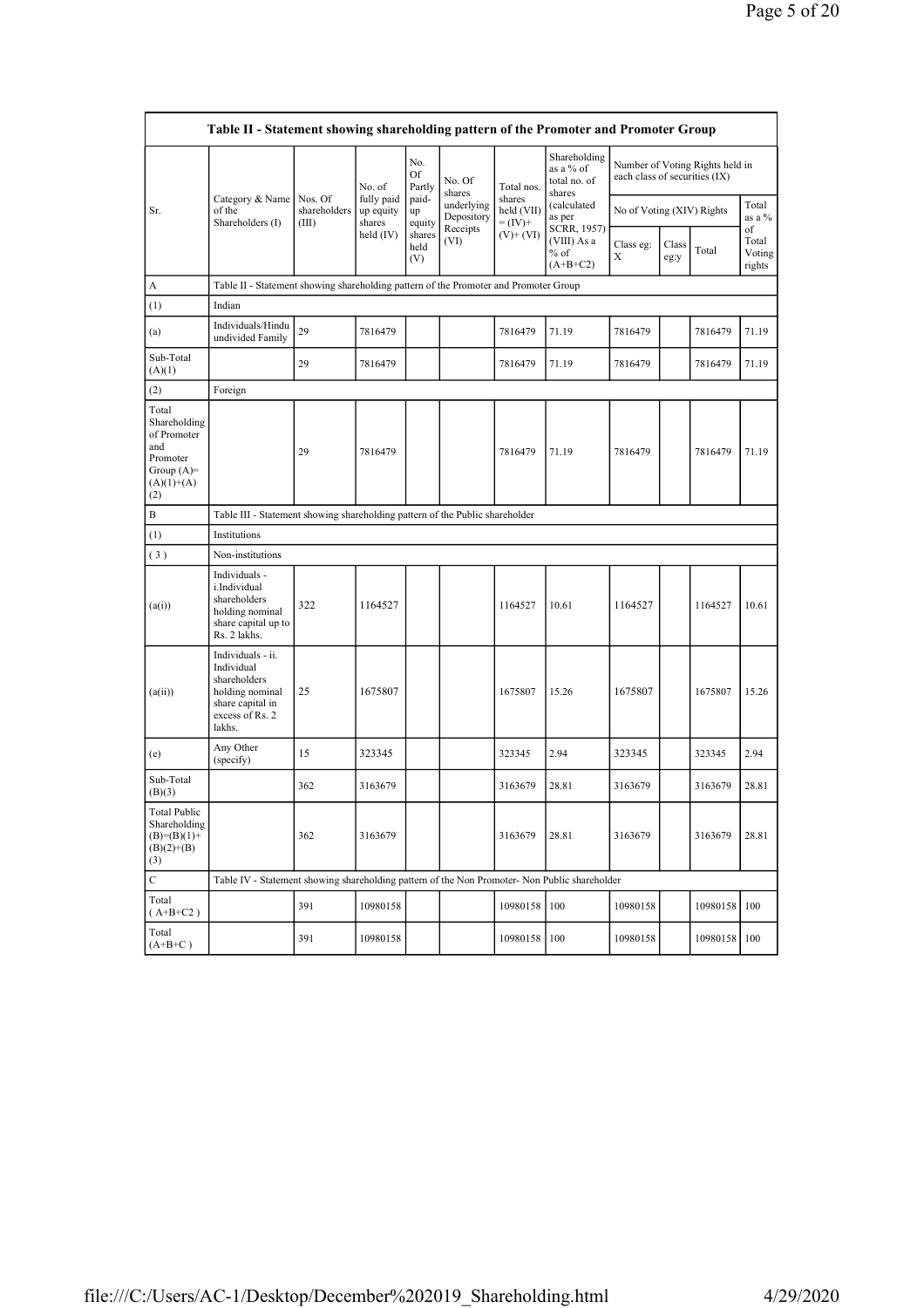|                                                                                        |                                                                                      |                                            |                                                                             | Table II - Statement showing shareholding pattern of the Promoter and Promoter Group          |                                        |                                                    |                         |                                                    |                                       |
|----------------------------------------------------------------------------------------|--------------------------------------------------------------------------------------|--------------------------------------------|-----------------------------------------------------------------------------|-----------------------------------------------------------------------------------------------|----------------------------------------|----------------------------------------------------|-------------------------|----------------------------------------------------|---------------------------------------|
| Sr.                                                                                    | No. Of Shares<br>Underlying<br>Outstanding                                           | No. of Shares<br>Underlying<br>Outstanding | No. Of Shares<br>Underlying<br>Outstanding<br>convertible<br>securities and | Shareholding, as a<br>% assuming full<br>conversion of<br>convertible<br>securities (as a     | Number of<br>Locked in<br>shares (XII) |                                                    | <b>Shares</b><br>(XIII) | Number of<br>pledged or<br>otherwise<br>encumbered | Number of<br>equity shares<br>held in |
|                                                                                        | convertible<br>securities $(X)$                                                      | Warrants (Xi)                              | No. Of<br>Warrants (Xi)<br>(a)                                              | percentage of diluted<br>share capital) $(XI)$ =<br>$(VII)+(X)$ As a % of<br>$(A+B+C2)$       | No.<br>(a)                             | As a %<br>of total<br><b>Shares</b><br>held<br>(b) | No.<br>(a)              | As a %<br>of total<br><b>Shares</b><br>held(b)     | dematerialized<br>form $(XIV)$        |
| A                                                                                      | Table II - Statement showing shareholding pattern of the Promoter and Promoter Group |                                            |                                                                             |                                                                                               |                                        |                                                    |                         |                                                    |                                       |
| (1)                                                                                    | Indian                                                                               |                                            |                                                                             |                                                                                               |                                        |                                                    |                         |                                                    |                                       |
| (a)                                                                                    |                                                                                      |                                            |                                                                             | 71.19                                                                                         |                                        |                                                    |                         |                                                    | 7816479                               |
| Sub-Total (A)<br>(1)                                                                   |                                                                                      |                                            |                                                                             | 71.19                                                                                         |                                        |                                                    |                         |                                                    | 7816479                               |
| (2)                                                                                    | Foreign                                                                              |                                            |                                                                             |                                                                                               |                                        |                                                    |                         |                                                    |                                       |
| Total<br>Shareholding of<br>Promoter and<br>Promoter<br>Group $(A)=A)$<br>$(1)+(A)(2)$ |                                                                                      |                                            |                                                                             | 71.19                                                                                         |                                        |                                                    |                         |                                                    | 7816479                               |
| B                                                                                      |                                                                                      |                                            |                                                                             | Table III - Statement showing shareholding pattern of the Public shareholder                  |                                        |                                                    |                         |                                                    |                                       |
| (1)                                                                                    | Institutions                                                                         |                                            |                                                                             |                                                                                               |                                        |                                                    |                         |                                                    |                                       |
| (3)                                                                                    | Non-institutions                                                                     |                                            |                                                                             |                                                                                               |                                        |                                                    |                         |                                                    |                                       |
| (a(i))                                                                                 |                                                                                      |                                            |                                                                             | 10.61                                                                                         |                                        |                                                    |                         |                                                    | 1164527                               |
| (a(ii))                                                                                |                                                                                      |                                            |                                                                             | 15.26                                                                                         |                                        |                                                    |                         |                                                    | 1675807                               |
| (e)                                                                                    |                                                                                      |                                            |                                                                             | 2.94                                                                                          |                                        |                                                    |                         |                                                    | 323345                                |
| Sub-Total (B)<br>(3)                                                                   |                                                                                      |                                            |                                                                             | 28.81                                                                                         |                                        |                                                    |                         |                                                    | 3163679                               |
| <b>Total Public</b><br>Shareholding<br>$(B)=(B)(1)+(B)$<br>$(2)+(B)(3)$                |                                                                                      |                                            |                                                                             | 28.81                                                                                         |                                        |                                                    |                         |                                                    | 3163679                               |
| $\mathbf C$                                                                            |                                                                                      |                                            |                                                                             | Table IV - Statement showing shareholding pattern of the Non Promoter- Non Public shareholder |                                        |                                                    |                         |                                                    |                                       |
| Total<br>$(A+B+C2)$                                                                    |                                                                                      |                                            |                                                                             | 100                                                                                           |                                        |                                                    |                         |                                                    | 10980158                              |
| Total<br>$(A+B+C)$                                                                     |                                                                                      |                                            |                                                                             | 100                                                                                           |                                        |                                                    |                         |                                                    | 10980158                              |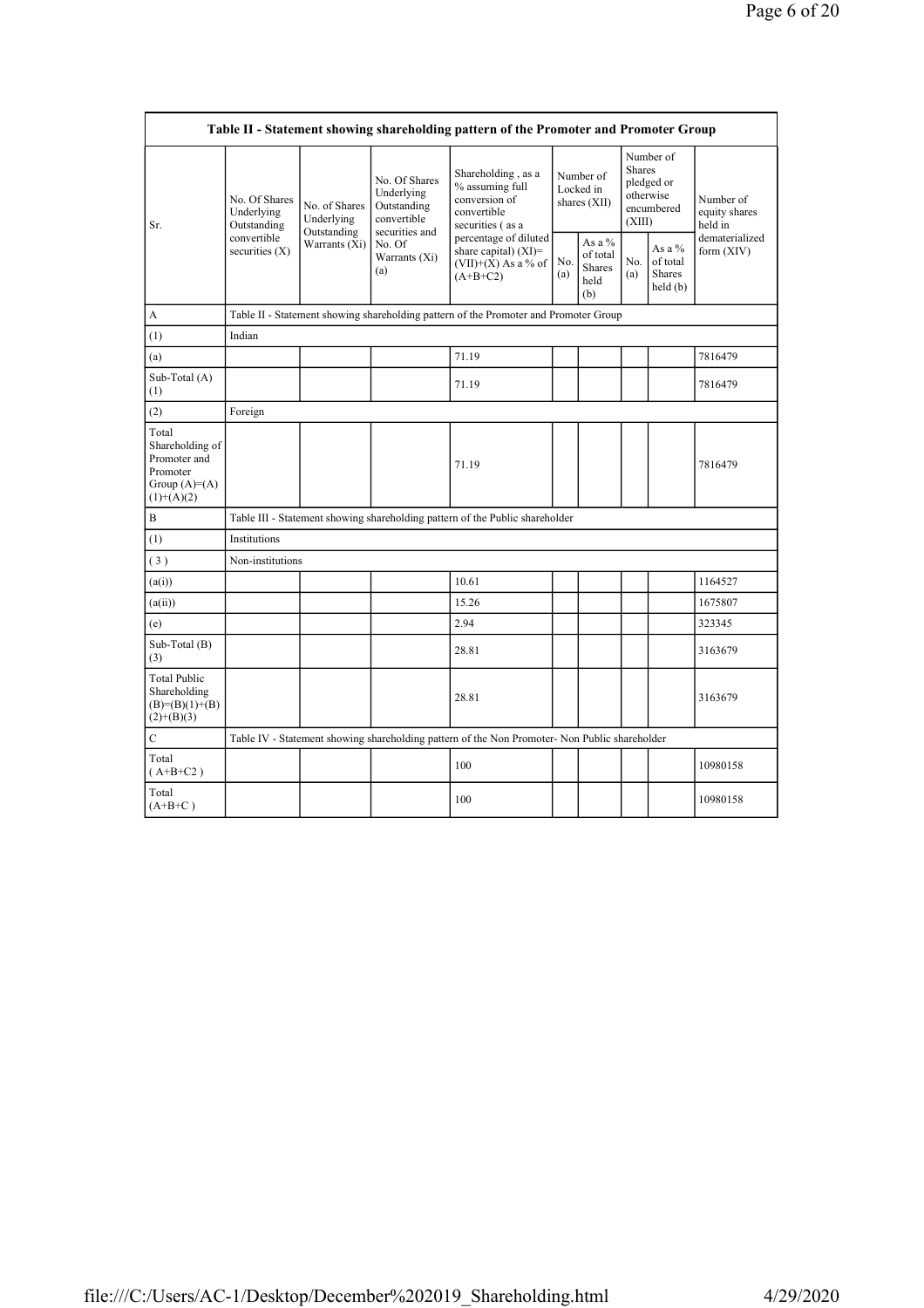| Individuals/Hindu undivided Family                                                                                                                                                                    |                                                               |                                   |                                               |                                              |                                          |                                   |                                     |  |  |  |  |
|-------------------------------------------------------------------------------------------------------------------------------------------------------------------------------------------------------|---------------------------------------------------------------|-----------------------------------|-----------------------------------------------|----------------------------------------------|------------------------------------------|-----------------------------------|-------------------------------------|--|--|--|--|
| Searial No.                                                                                                                                                                                           | $\mathbf{1}$                                                  | $\overline{c}$                    | 3                                             | $\overline{4}$                               | 5                                        | 6                                 | $\overline{7}$                      |  |  |  |  |
| Name of the<br>Shareholders<br>(1)                                                                                                                                                                    | NARSINHBHAI<br><b>JETHALAL</b><br>PATEL HUF                   | NATHALAL<br>JETHALAL<br>PATEL HUF | DHANJIBHAI<br><b>SHIVRAMBHAI</b><br>PATEL HUF | KALPESHKUMAR<br><b>NATHALAL</b><br>PATEL HUF | <b>MEHUL</b><br>NARSINHBHAI<br>PATEL HUF | MAFATLAL<br>JETHALAL<br>PATEL HUF | PRAVINBHAI<br>MAFATLAL<br>PATEL HUF |  |  |  |  |
| PAN(II)                                                                                                                                                                                               | AAHHN2425F                                                    | AAHHN2462E                        | AAIHD2938Q                                    | AAKHK4931Q                                   | AANHM5246H                               | AANHM5247G                        | AANHP6193G                          |  |  |  |  |
| No. of fully<br>paid up equity<br>shares held<br>(IV)                                                                                                                                                 | 160652                                                        | 57814                             | 133158                                        | 164834                                       | 49918                                    | 120866                            | 161870                              |  |  |  |  |
| No. Of Partly<br>paid-up equity<br>shares held<br>(V)                                                                                                                                                 |                                                               |                                   |                                               |                                              |                                          |                                   |                                     |  |  |  |  |
| No. Of shares<br>underlying<br>Depository<br>Receipts (VI)                                                                                                                                            |                                                               |                                   |                                               |                                              |                                          |                                   |                                     |  |  |  |  |
| Total nos.<br>shares held<br>$(VII) = (IV) +$<br>$(V)+(VI)$                                                                                                                                           | 160652                                                        | 57814                             | 133158                                        | 164834                                       | 49918                                    | 120866                            | 161870                              |  |  |  |  |
| Shareholding<br>as a % of total<br>no. of shares<br>(calculated as<br>per SCRR,<br>1957) (VIII)<br>As a % of<br>$(A+B+C2)$                                                                            | 1.46                                                          | 0.53                              | 1.21                                          | 1.5                                          | 0.45                                     | 1.1                               | 1.47                                |  |  |  |  |
|                                                                                                                                                                                                       | Number of Voting Rights held in each class of securities (IX) |                                   |                                               |                                              |                                          |                                   |                                     |  |  |  |  |
| Class eg: $X$                                                                                                                                                                                         | 160652                                                        | 57814                             | 133158                                        | 164834                                       | 49918                                    | 120866                            | 161870                              |  |  |  |  |
| Class eg:y                                                                                                                                                                                            |                                                               |                                   |                                               |                                              |                                          |                                   |                                     |  |  |  |  |
| Total                                                                                                                                                                                                 | 160652                                                        | 57814                             | 133158                                        | 164834                                       | 49918                                    | 120866                            | 161870                              |  |  |  |  |
| Total as a %<br>of Total<br>Voting rights                                                                                                                                                             | 1.46                                                          | 0.53                              | 1.21                                          | 1.5                                          | 0.45                                     | 1.1                               | 1.47                                |  |  |  |  |
| No. Of Shares<br>Underlying<br>Outstanding<br>convertible<br>securities $(X)$                                                                                                                         |                                                               |                                   |                                               |                                              |                                          |                                   |                                     |  |  |  |  |
| No. of Shares<br>Underlying<br>Outstanding<br>Warrants (Xi)                                                                                                                                           |                                                               |                                   |                                               |                                              |                                          |                                   |                                     |  |  |  |  |
| No. Of Shares<br>Underlying<br>Outstanding<br>convertible<br>securities and<br>No. Of<br>Warrants (Xi)<br>(a)                                                                                         |                                                               |                                   |                                               |                                              |                                          |                                   |                                     |  |  |  |  |
| Shareholding,<br>as a %<br>assuming full<br>conversion of<br>convertible<br>securities (as<br>a percentage<br>of diluted<br>share capital)<br>$(XI)=(VII)+$<br>$(Xi)(a)$ As a<br>$%$ of<br>$(A+B+C2)$ | 1.46                                                          | 0.53                              | 1.21                                          | 1.5                                          | 0.45                                     | 1.1                               | 1.47                                |  |  |  |  |
|                                                                                                                                                                                                       | Number of Locked in shares (XII)                              |                                   |                                               |                                              |                                          |                                   |                                     |  |  |  |  |
| No. $(a)$                                                                                                                                                                                             |                                                               |                                   |                                               |                                              |                                          |                                   |                                     |  |  |  |  |
| As a % of<br>total Shares<br>held(b)                                                                                                                                                                  |                                                               |                                   |                                               |                                              |                                          |                                   |                                     |  |  |  |  |
|                                                                                                                                                                                                       | Number of Shares pledged or otherwise encumbered (XIII)       |                                   |                                               |                                              |                                          |                                   |                                     |  |  |  |  |
| No. (a)                                                                                                                                                                                               |                                                               |                                   |                                               |                                              |                                          |                                   |                                     |  |  |  |  |
|                                                                                                                                                                                                       |                                                               |                                   |                                               |                                              |                                          |                                   |                                     |  |  |  |  |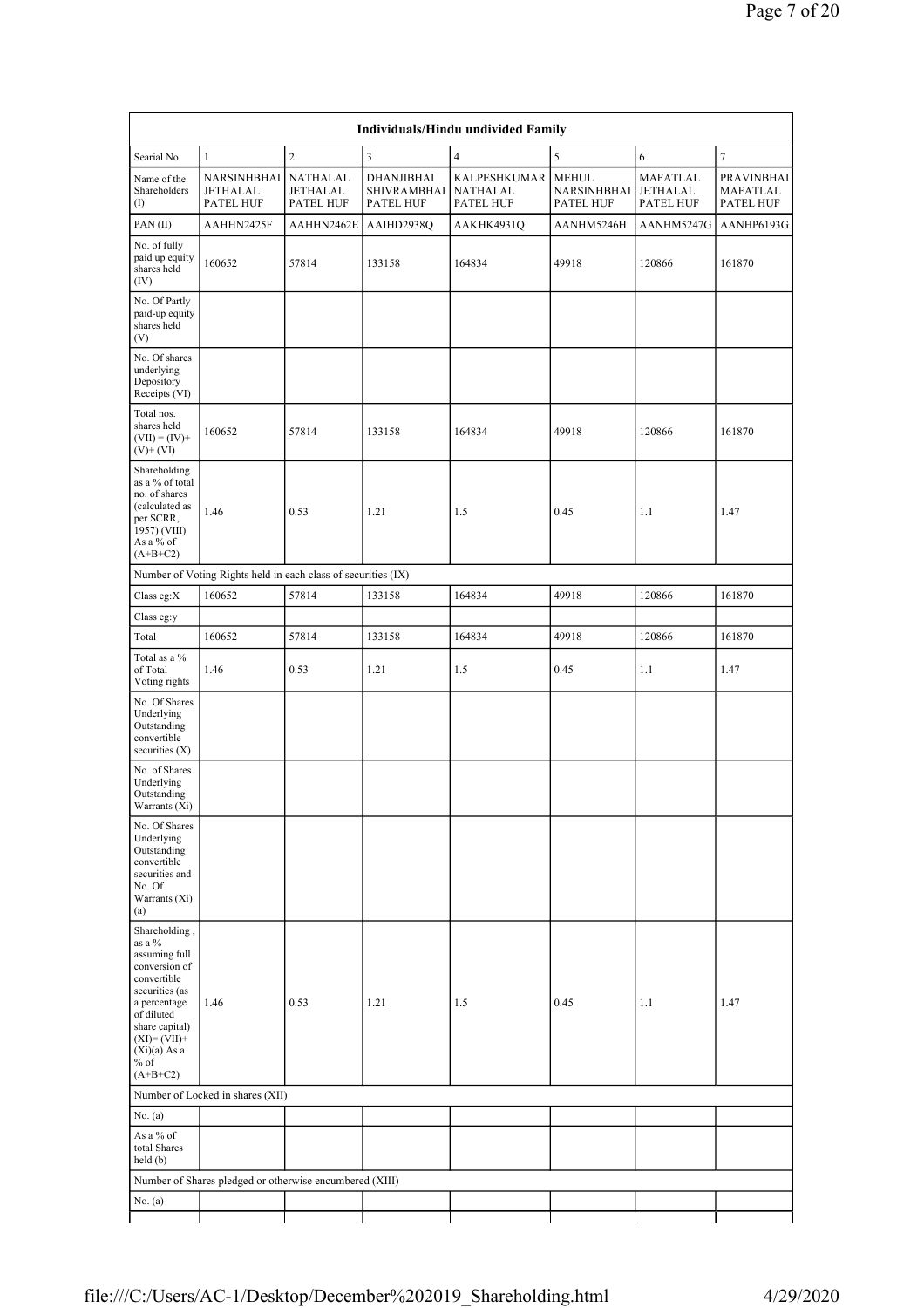| As a % of<br>total Shares<br>held(b)                                    |                              |                   |                |                |                |                   |                   |
|-------------------------------------------------------------------------|------------------------------|-------------------|----------------|----------------|----------------|-------------------|-------------------|
| Number of<br>equity shares<br>held in<br>dematerialized<br>form $(XIV)$ | 160652                       | 57814             | 133158         | 164834         | 49918          | 120866            | 161870            |
|                                                                         | Reason for not providing PAN |                   |                |                |                |                   |                   |
| Reason for<br>not providing<br>PAN                                      |                              |                   |                |                |                |                   |                   |
| Shareholder<br>type                                                     | Promoter Group               | Promoter<br>Group | Promoter Group | Promoter Group | Promoter Group | Promoter<br>Group | Promoter<br>Group |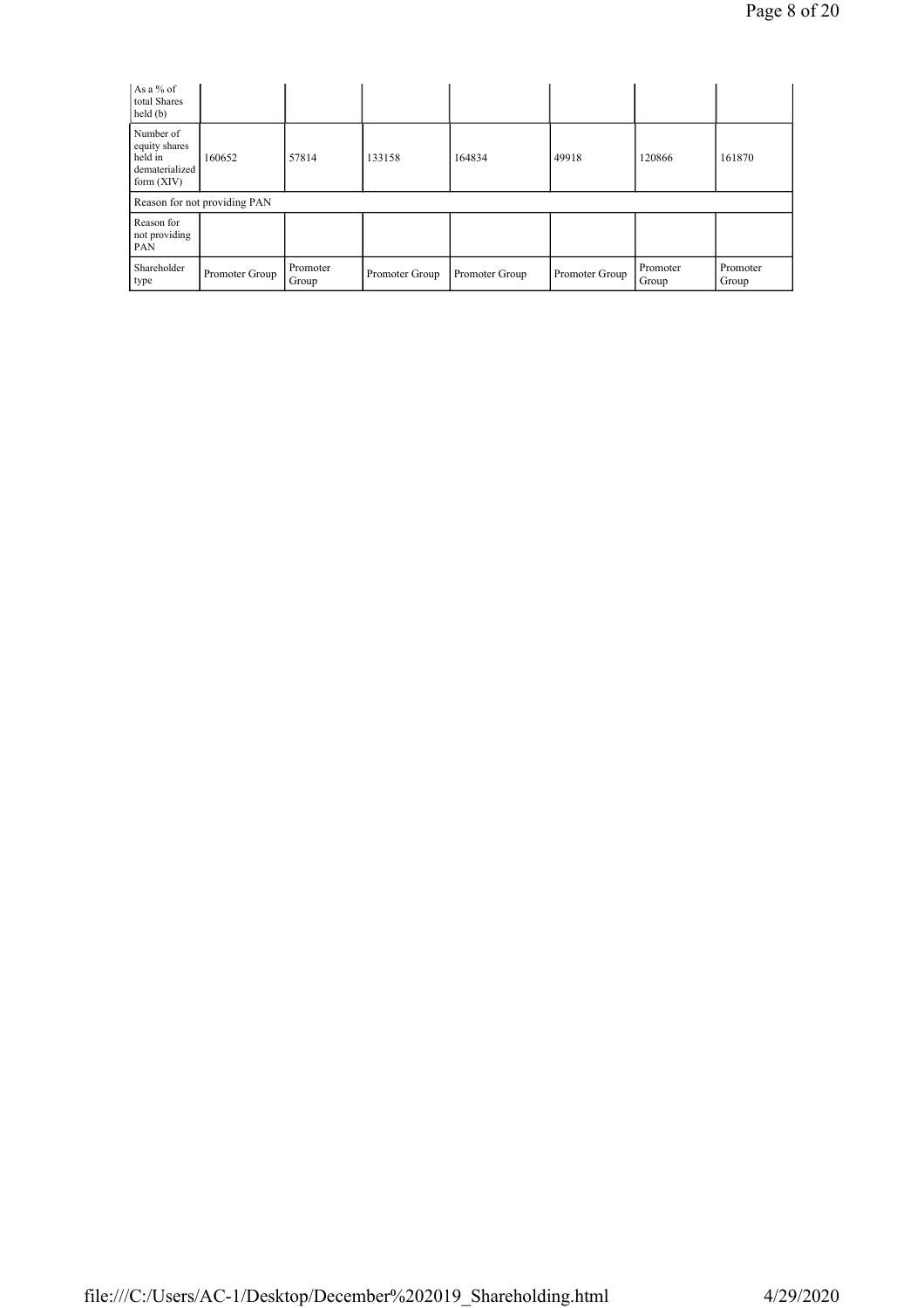| Individuals/Hindu undivided Family                                                                                                                                                          |                                                               |                                                  |                                      |                                              |                                             |                                        |                                                  |  |  |  |  |
|---------------------------------------------------------------------------------------------------------------------------------------------------------------------------------------------|---------------------------------------------------------------|--------------------------------------------------|--------------------------------------|----------------------------------------------|---------------------------------------------|----------------------------------------|--------------------------------------------------|--|--|--|--|
| Searial No.                                                                                                                                                                                 | $\,8\,$                                                       | 9                                                | 10                                   | 11                                           | 12                                          | 13                                     | 14                                               |  |  |  |  |
| Name of the<br>Shareholders (I)                                                                                                                                                             | PRADIPKUMAR<br>NATHALAL<br>PATEL HUF                          | <b>REVABHAI</b><br>JETHABHAI<br><b>PATEL HUF</b> | NATHALAL<br>JETHALAL<br><b>PATEL</b> | <b>REVABHAI</b><br>JETHABHAI<br><b>PATEL</b> | MAFATLAL<br><b>JETHALAL</b><br><b>PATEL</b> | PRAVINBHAI<br>MAFATLAL<br><b>PATEL</b> | <b>SANGITABEN</b><br>JIGNESHBHAI<br><b>PATEL</b> |  |  |  |  |
| PAN(II)                                                                                                                                                                                     | AANHP6194B                                                    | AAQHR9486R                                       | ABYPP9531G                           | ABYPP9844N                                   | ABZPP0223A                                  | ALEPP1735C                             | ALEPP8727E                                       |  |  |  |  |
| No. of fully paid<br>up equity shares<br>held (IV)                                                                                                                                          | 51600                                                         | 144832                                           | 158105                               | 840926                                       | 740130                                      | 1122466                                | 18000                                            |  |  |  |  |
| No. Of Partly<br>paid-up equity<br>shares held (V)                                                                                                                                          |                                                               |                                                  |                                      |                                              |                                             |                                        |                                                  |  |  |  |  |
| No. Of shares<br>underlying<br>Depository<br>Receipts (VI)                                                                                                                                  |                                                               |                                                  |                                      |                                              |                                             |                                        |                                                  |  |  |  |  |
| Total nos. shares<br>held $(VII) = (IV)$<br>$+(V)+(VI)$                                                                                                                                     | 51600                                                         | 144832                                           | 158105                               | 840926                                       | 740130                                      | 1122466                                | 18000                                            |  |  |  |  |
| Shareholding as a<br>% of total no. of<br>shares (calculated<br>as per SCRR,<br>1957) (VIII) As a<br>% of $(A+B+C2)$                                                                        | 0.47                                                          | 1.32                                             | 1.44                                 | 7.66                                         | 6.74                                        | 10.22                                  | 0.16                                             |  |  |  |  |
|                                                                                                                                                                                             | Number of Voting Rights held in each class of securities (IX) |                                                  |                                      |                                              |                                             |                                        |                                                  |  |  |  |  |
| Class eg: $X$                                                                                                                                                                               | 51600                                                         | 144832                                           | 158105                               | 840926                                       | 740130                                      | 1122466                                | 18000                                            |  |  |  |  |
| Class eg:y                                                                                                                                                                                  |                                                               |                                                  |                                      |                                              |                                             |                                        |                                                  |  |  |  |  |
| Total                                                                                                                                                                                       | 51600                                                         | 144832                                           | 158105                               | 840926                                       | 740130                                      | 1122466                                | 18000                                            |  |  |  |  |
| Total as a % of<br><b>Total Voting</b><br>rights                                                                                                                                            | 0.47                                                          | 1.32                                             | 1.44                                 | 7.66                                         | 6.74                                        | 10.22                                  | 0.16                                             |  |  |  |  |
| No. Of Shares<br>Underlying<br>Outstanding<br>convertible<br>securities (X)                                                                                                                 |                                                               |                                                  |                                      |                                              |                                             |                                        |                                                  |  |  |  |  |
| No. of Shares<br>Underlying<br>Outstanding<br>Warrants (Xi)                                                                                                                                 |                                                               |                                                  |                                      |                                              |                                             |                                        |                                                  |  |  |  |  |
| No. Of Shares<br>Underlying<br>Outstanding<br>convertible<br>securities and No.<br>Of Warrants (Xi)<br>(a)                                                                                  |                                                               |                                                  |                                      |                                              |                                             |                                        |                                                  |  |  |  |  |
| Shareholding, as<br>a % assuming full<br>conversion of<br>convertible<br>securities (as a<br>percentage of<br>diluted share<br>capital) $(XI)$ =<br>$(VII)+(Xi)(a) As$<br>a % of $(A+B+C2)$ | 0.47                                                          | 1.32                                             | 1.44                                 | 7.66                                         | 6.74                                        | 10.22                                  | 0.16                                             |  |  |  |  |
| Number of Locked in shares (XII)                                                                                                                                                            |                                                               |                                                  |                                      |                                              |                                             |                                        |                                                  |  |  |  |  |
| No. (a)                                                                                                                                                                                     |                                                               |                                                  |                                      |                                              |                                             |                                        |                                                  |  |  |  |  |
| As a % of total<br>Shares held (b)                                                                                                                                                          |                                                               |                                                  |                                      |                                              |                                             |                                        |                                                  |  |  |  |  |
|                                                                                                                                                                                             | Number of Shares pledged or otherwise encumbered (XIII)       |                                                  |                                      |                                              |                                             |                                        |                                                  |  |  |  |  |
| No. (a)                                                                                                                                                                                     |                                                               |                                                  |                                      |                                              |                                             |                                        |                                                  |  |  |  |  |
| As a % of total<br>Shares held (b)                                                                                                                                                          |                                                               |                                                  |                                      |                                              |                                             |                                        |                                                  |  |  |  |  |
| Number of equity<br>shares held in<br>dematerialized<br>form (XIV)                                                                                                                          | 51600                                                         | 144832                                           | 158105                               | 840926                                       | 740130                                      | 1122466                                | 18000                                            |  |  |  |  |
| Reason for not providing PAN                                                                                                                                                                |                                                               |                                                  |                                      |                                              |                                             |                                        |                                                  |  |  |  |  |
|                                                                                                                                                                                             |                                                               |                                                  |                                      |                                              |                                             |                                        |                                                  |  |  |  |  |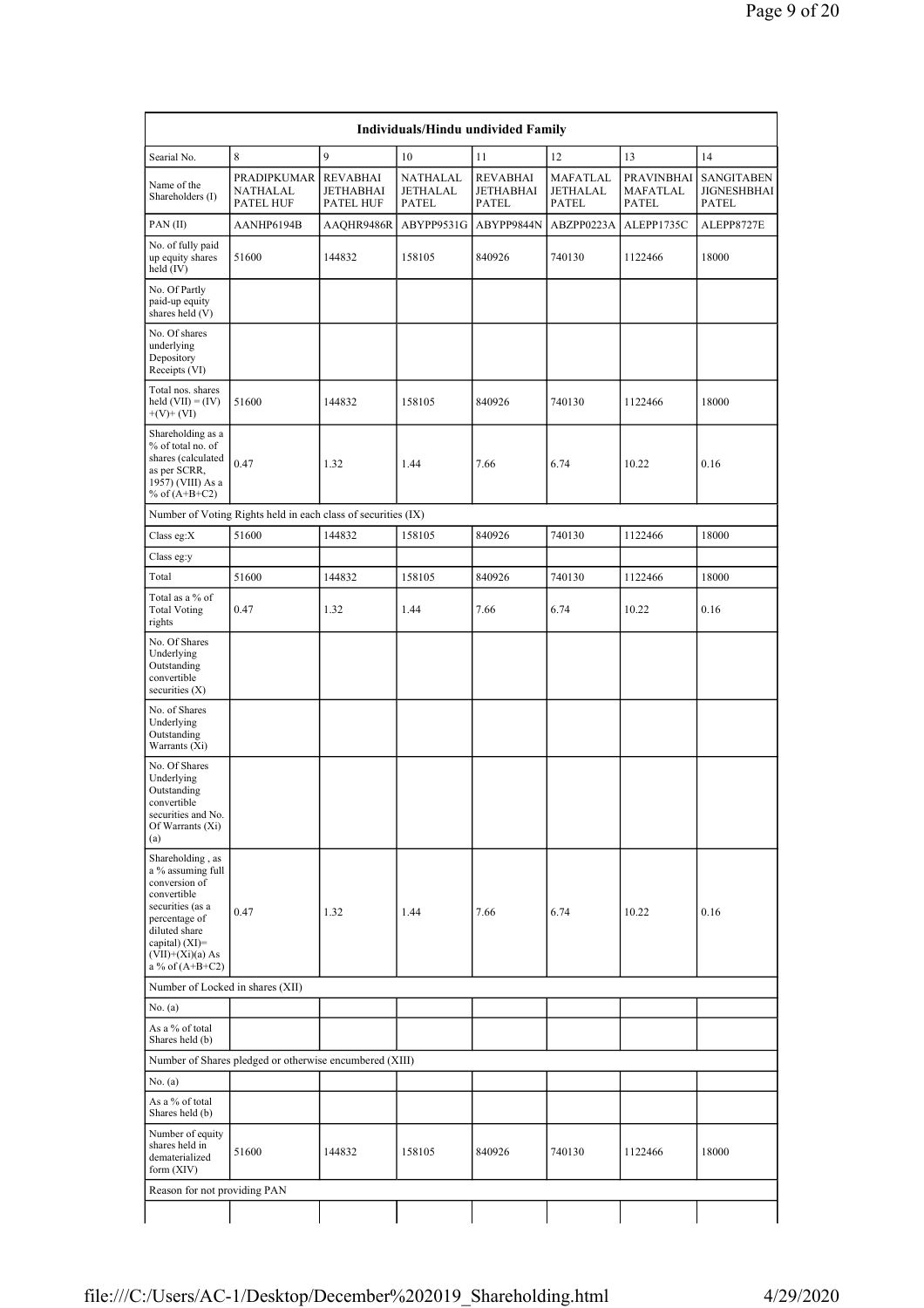| Reason for not<br>providing PAN |                       |                   |                   |                   |          |          |                   |
|---------------------------------|-----------------------|-------------------|-------------------|-------------------|----------|----------|-------------------|
| Shareholder type                | <b>Promoter Group</b> | Promoter<br>Group | Promoter<br>Group | Promoter<br>Group | Promoter | Promoter | Promoter<br>Group |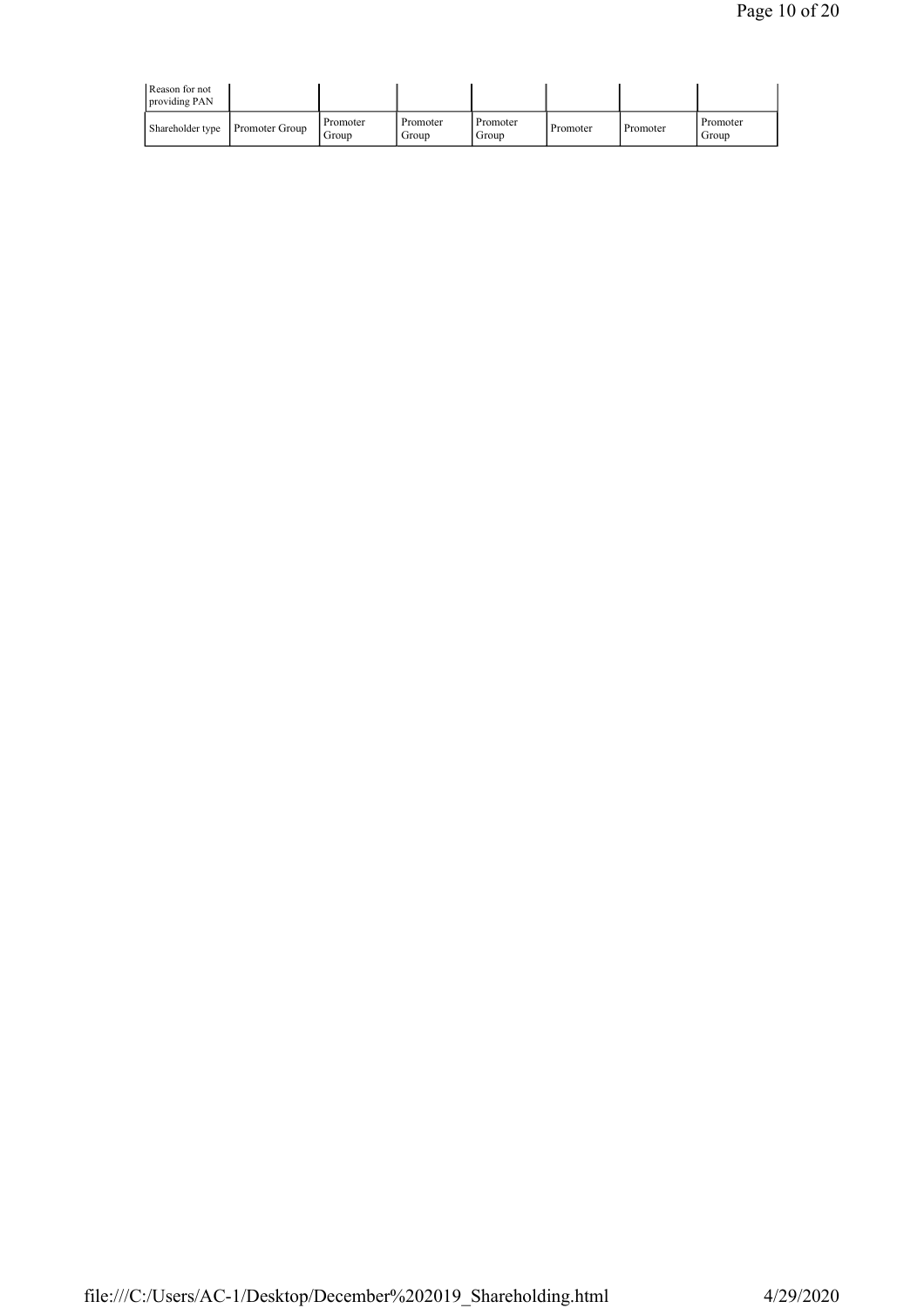| Individuals/Hindu undivided Family                                                                                                                                                                    |                                                   |                                                               |                                                 |                                      |                                         |                                      |                                             |  |  |  |  |  |
|-------------------------------------------------------------------------------------------------------------------------------------------------------------------------------------------------------|---------------------------------------------------|---------------------------------------------------------------|-------------------------------------------------|--------------------------------------|-----------------------------------------|--------------------------------------|---------------------------------------------|--|--|--|--|--|
| Searial No.                                                                                                                                                                                           | 15                                                | 16                                                            | 17                                              | 18                                   | 19                                      | 20                                   | 21                                          |  |  |  |  |  |
| Name of the<br>Shareholders<br>(1)                                                                                                                                                                    | DHANAJIBHAI<br><b>SHIVRAMBHAI</b><br><b>PATEL</b> | <b>RINKUBEN</b><br><b>RAMESHKUMAR</b><br><b>PATEL</b>         | <b>KALPESHKUMAR</b><br>NATHALAL<br><b>PATEL</b> | <b>MEHUL</b><br>NARSINHBHAI<br>PATEL | NARSINHBHAI<br>JETHALAL<br><b>PATEL</b> | <b>SHANTBEN</b><br>MAFATLAL<br>PATEL | <b>LAXMIBEN</b><br><b>REVABHAI</b><br>PATEL |  |  |  |  |  |
| PAN(II)                                                                                                                                                                                               | AMSPP1663N                                        | ARAPP7961J                                                    | ASLPP0443K                                      | ASLPP0482G                           | ASLPP0625K                              | ATTPP7767M                           | ATTPP8113H                                  |  |  |  |  |  |
| No. of fully<br>paid up equity<br>shares held<br>(IV)                                                                                                                                                 | 810864                                            | 28994                                                         | 921997                                          | 74882                                | 779184                                  | 108102                               | 52106                                       |  |  |  |  |  |
| No. Of Partly<br>paid-up equity<br>shares held<br>(V)                                                                                                                                                 |                                                   |                                                               |                                                 |                                      |                                         |                                      |                                             |  |  |  |  |  |
| No. Of shares<br>underlying<br>Depository<br>Receipts (VI)                                                                                                                                            |                                                   |                                                               |                                                 |                                      |                                         |                                      |                                             |  |  |  |  |  |
| Total nos.<br>shares held<br>$(VII) = (IV) +$<br>$(V)+(VI)$                                                                                                                                           | 810864                                            | 28994                                                         | 921997                                          | 74882                                | 779184                                  | 108102                               | 52106                                       |  |  |  |  |  |
| Shareholding<br>as a % of total<br>no. of shares<br>(calculated as<br>per SCRR,<br>1957) (VIII)<br>As a % of<br>$(A+B+C2)$                                                                            | 7.38                                              | 0.26                                                          | 8.4                                             | 0.68                                 | 7.1                                     | 0.98                                 | 0.47                                        |  |  |  |  |  |
|                                                                                                                                                                                                       |                                                   | Number of Voting Rights held in each class of securities (IX) |                                                 |                                      |                                         |                                      |                                             |  |  |  |  |  |
| Class eg:X                                                                                                                                                                                            | 810864                                            | 28994                                                         | 921997                                          | 74882                                | 779184                                  | 108102                               | 52106                                       |  |  |  |  |  |
| Class eg:y                                                                                                                                                                                            |                                                   |                                                               |                                                 |                                      |                                         |                                      |                                             |  |  |  |  |  |
| Total                                                                                                                                                                                                 | 810864                                            | 28994                                                         | 921997                                          | 74882                                | 779184                                  | 108102                               | 52106                                       |  |  |  |  |  |
| Total as a %<br>of Total<br>Voting rights                                                                                                                                                             | 7.38                                              | 0.26                                                          | 8.4                                             | 0.68                                 | 7.1                                     | 0.98                                 | 0.47                                        |  |  |  |  |  |
| No. Of Shares<br>Underlying<br>Outstanding<br>convertible<br>securities $(X)$                                                                                                                         |                                                   |                                                               |                                                 |                                      |                                         |                                      |                                             |  |  |  |  |  |
| No. of Shares<br>Underlying<br>Outstanding<br>Warrants (Xi)                                                                                                                                           |                                                   |                                                               |                                                 |                                      |                                         |                                      |                                             |  |  |  |  |  |
| No. Of Shares<br>Underlying<br>Outstanding<br>convertible<br>securities and<br>No. Of<br>Warrants (Xi)<br>(a)                                                                                         |                                                   |                                                               |                                                 |                                      |                                         |                                      |                                             |  |  |  |  |  |
| Shareholding,<br>as a %<br>assuming full<br>conversion of<br>convertible<br>securities (as<br>a percentage<br>of diluted<br>share capital)<br>$(XI)=(VII)+$<br>$(Xi)(a)$ As a<br>$%$ of<br>$(A+B+C2)$ | 7.38                                              | 0.26                                                          | 8.4                                             | 0.68                                 | 7.1                                     | 0.98                                 | 0.47                                        |  |  |  |  |  |
|                                                                                                                                                                                                       | Number of Locked in shares (XII)                  |                                                               |                                                 |                                      |                                         |                                      |                                             |  |  |  |  |  |
| No. (a)                                                                                                                                                                                               |                                                   |                                                               |                                                 |                                      |                                         |                                      |                                             |  |  |  |  |  |
| As a % of<br>total Shares<br>held(b)                                                                                                                                                                  |                                                   |                                                               |                                                 |                                      |                                         |                                      |                                             |  |  |  |  |  |
|                                                                                                                                                                                                       |                                                   | Number of Shares pledged or otherwise encumbered (XIII)       |                                                 |                                      |                                         |                                      |                                             |  |  |  |  |  |
| No. $(a)$                                                                                                                                                                                             |                                                   |                                                               |                                                 |                                      |                                         |                                      |                                             |  |  |  |  |  |
|                                                                                                                                                                                                       |                                                   |                                                               |                                                 |                                      |                                         |                                      |                                             |  |  |  |  |  |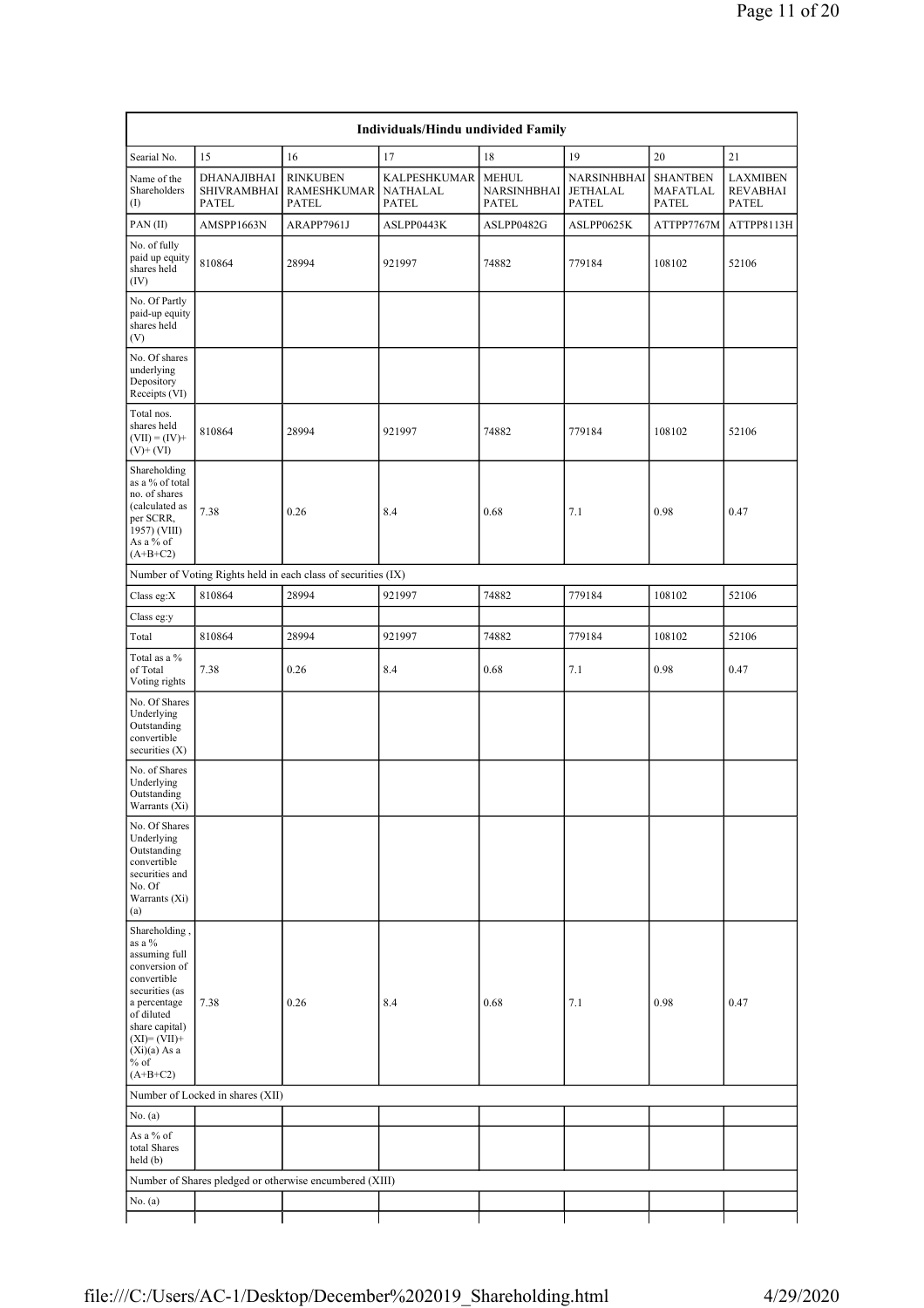| As a % of<br>total Shares<br>held(b)                                    |                              |          |                |                |                |                   |                   |
|-------------------------------------------------------------------------|------------------------------|----------|----------------|----------------|----------------|-------------------|-------------------|
| Number of<br>equity shares<br>held in<br>dematerialized<br>form $(XIV)$ | 810864                       | 28994    | 921997         | 74882          | 779184         | 108102            | 52106             |
|                                                                         | Reason for not providing PAN |          |                |                |                |                   |                   |
| Reason for<br>not providing<br><b>PAN</b>                               |                              |          |                |                |                |                   |                   |
| Shareholder<br>type                                                     | Promoter                     | Promoter | Promoter Group | Promoter Group | Promoter Group | Promoter<br>Group | Promoter<br>Group |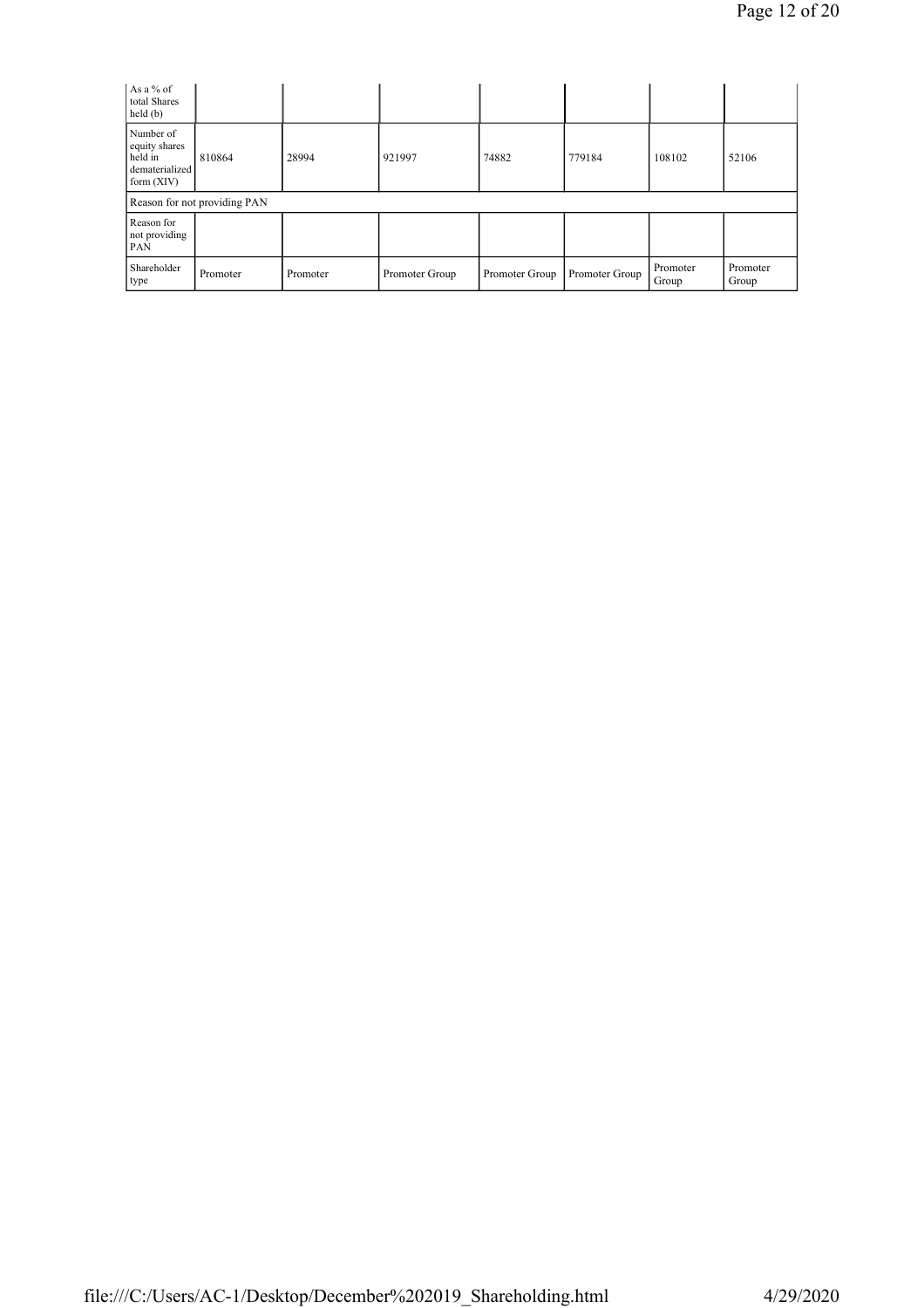| Individuals/Hindu undivided Family                                                                                                                                                                    |                                                               |                                             |                                                 |                                         |                                       |                                               |                                            |  |  |  |
|-------------------------------------------------------------------------------------------------------------------------------------------------------------------------------------------------------|---------------------------------------------------------------|---------------------------------------------|-------------------------------------------------|-----------------------------------------|---------------------------------------|-----------------------------------------------|--------------------------------------------|--|--|--|
| 22<br>24<br>25<br>27<br>28<br>23<br>26<br>Searial No.                                                                                                                                                 |                                                               |                                             |                                                 |                                         |                                       |                                               |                                            |  |  |  |
| Name of the<br>Shareholders<br>$\rm (I)$                                                                                                                                                              | CHANDRIKABEN<br><b>NARSINHBHAI</b><br><b>PATEL</b>            | <b>BABIBEN</b><br>NATHABHAI<br><b>PATEL</b> | <b>CHHAYABEN</b><br>PRAVINKUMAR<br><b>PATEL</b> | PRADIPKUMAR<br>NATHALAL<br><b>PATEL</b> | <b>INDUBEN</b><br>DHANJIBHAI<br>PATEL | <b>URMIBEN</b><br>PRADIPKUMAR<br><b>PATEL</b> | <b>BHARGAV</b><br>REVABHAI<br><b>PATEL</b> |  |  |  |
| PAN(II)                                                                                                                                                                                               | ATTPP8115B                                                    | AUBPP3046L                                  | AVEPP6203F                                      | BEIPP4646A                              | BIXPP1439E                            | <b>BJBPP0650G</b>                             | CBRPP2224D                                 |  |  |  |
| No. of fully<br>paid up equity<br>shares held<br>(IV)                                                                                                                                                 | 12008                                                         | 9432                                        | 98524                                           | 767554                                  | 73364                                 | 13000                                         |                                            |  |  |  |
| No. Of Partly<br>paid-up equity<br>shares held<br>(V)                                                                                                                                                 |                                                               |                                             |                                                 |                                         |                                       |                                               |                                            |  |  |  |
| No. Of shares<br>underlying<br>Depository<br>Receipts (VI)                                                                                                                                            |                                                               |                                             |                                                 |                                         |                                       |                                               |                                            |  |  |  |
| Total nos.<br>shares held<br>$(VII) = (IV) +$<br>$(V)+(VI)$                                                                                                                                           | 12008                                                         | 9432                                        | 98524                                           | 767554                                  | 73364                                 | 13000                                         | 102268                                     |  |  |  |
| Shareholding<br>as a % of total<br>no. of shares<br>(calculated as<br>per SCRR,<br>1957) (VIII)<br>As a % of<br>$(A+B+C2)$                                                                            | 0.11                                                          | 0.09                                        | 0.9                                             | 6.99                                    | 0.67                                  | 0.12                                          | 0.93                                       |  |  |  |
|                                                                                                                                                                                                       | Number of Voting Rights held in each class of securities (IX) |                                             |                                                 |                                         |                                       |                                               |                                            |  |  |  |
| Class eg:X                                                                                                                                                                                            | 12008                                                         | 9432                                        | 98524                                           | 767554                                  | 73364                                 | 13000                                         | 102268                                     |  |  |  |
| Class eg:y                                                                                                                                                                                            |                                                               |                                             |                                                 |                                         |                                       |                                               |                                            |  |  |  |
| Total                                                                                                                                                                                                 | 12008                                                         | 9432                                        | 98524                                           | 767554                                  | 73364                                 | 13000                                         | 102268                                     |  |  |  |
| Total as a %<br>of Total<br>Voting rights                                                                                                                                                             | 0.11                                                          | 0.09                                        | 0.9                                             | 6.99                                    | 0.67                                  | 0.12                                          | 0.93                                       |  |  |  |
| No. Of Shares<br>Underlying<br>Outstanding<br>convertible<br>securities $(X)$                                                                                                                         |                                                               |                                             |                                                 |                                         |                                       |                                               |                                            |  |  |  |
| No. of Shares<br>Underlying<br>Outstanding<br>Warrants (Xi)                                                                                                                                           |                                                               |                                             |                                                 |                                         |                                       |                                               |                                            |  |  |  |
| No. Of Shares<br>Underlying<br>Outstanding<br>convertible<br>securities and<br>No. Of<br>Warrants (Xi)<br>(a)                                                                                         |                                                               |                                             |                                                 |                                         |                                       |                                               |                                            |  |  |  |
| Shareholding,<br>as a %<br>assuming full<br>conversion of<br>convertible<br>securities (as<br>a percentage<br>of diluted<br>share capital)<br>$(XI)=(VII)+$<br>$(Xi)(a)$ As a<br>$%$ of<br>$(A+B+C2)$ | 0.11                                                          | 0.09                                        | 0.9                                             | 6.99                                    | 0.67                                  | 0.12                                          | 0.93                                       |  |  |  |
|                                                                                                                                                                                                       | Number of Locked in shares (XII)                              |                                             |                                                 |                                         |                                       |                                               |                                            |  |  |  |
| No. $(a)$                                                                                                                                                                                             |                                                               |                                             |                                                 |                                         |                                       |                                               |                                            |  |  |  |
| As a % of<br>total Shares<br>held(b)                                                                                                                                                                  |                                                               |                                             |                                                 |                                         |                                       |                                               |                                            |  |  |  |
|                                                                                                                                                                                                       | Number of Shares pledged or otherwise encumbered (XIII)       |                                             |                                                 |                                         |                                       |                                               |                                            |  |  |  |
| No. (a)                                                                                                                                                                                               |                                                               |                                             |                                                 |                                         |                                       |                                               |                                            |  |  |  |
|                                                                                                                                                                                                       |                                                               |                                             |                                                 |                                         |                                       |                                               |                                            |  |  |  |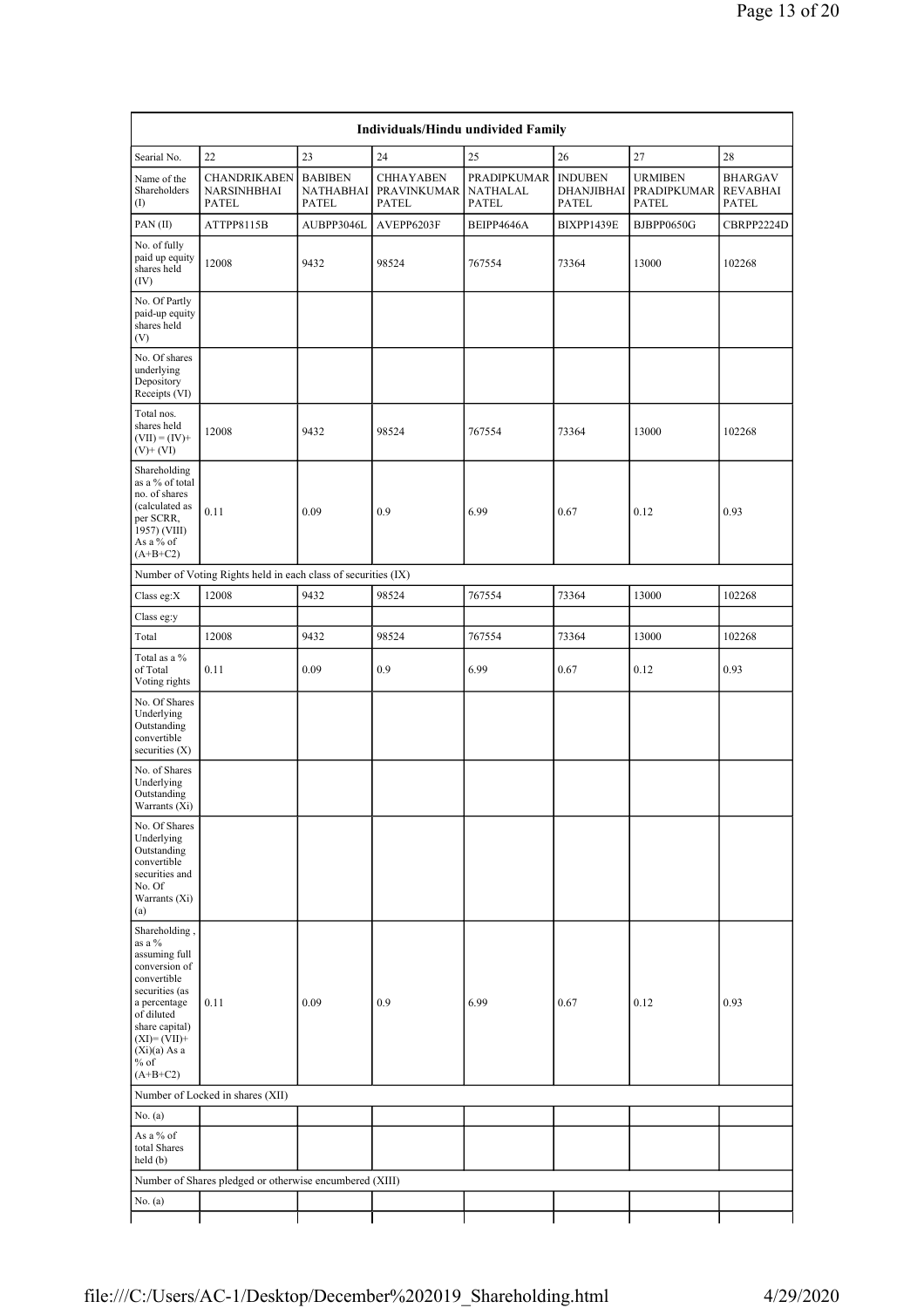| As a % of<br>total Shares<br>held(b)                                    |                              |                   |                |                |                   |                |                   |
|-------------------------------------------------------------------------|------------------------------|-------------------|----------------|----------------|-------------------|----------------|-------------------|
| Number of<br>equity shares<br>held in<br>dematerialized<br>form $(XIV)$ | 12008                        | 9432              | 98524          | 767554         | 73364             | 13000          | 102268            |
|                                                                         | Reason for not providing PAN |                   |                |                |                   |                |                   |
| Reason for<br>not providing<br>PAN                                      |                              |                   |                |                |                   |                |                   |
| Shareholder<br>type                                                     | Promoter Group               | Promoter<br>Group | Promoter Group | Promoter Group | Promoter<br>Group | Promoter Group | Promoter<br>Group |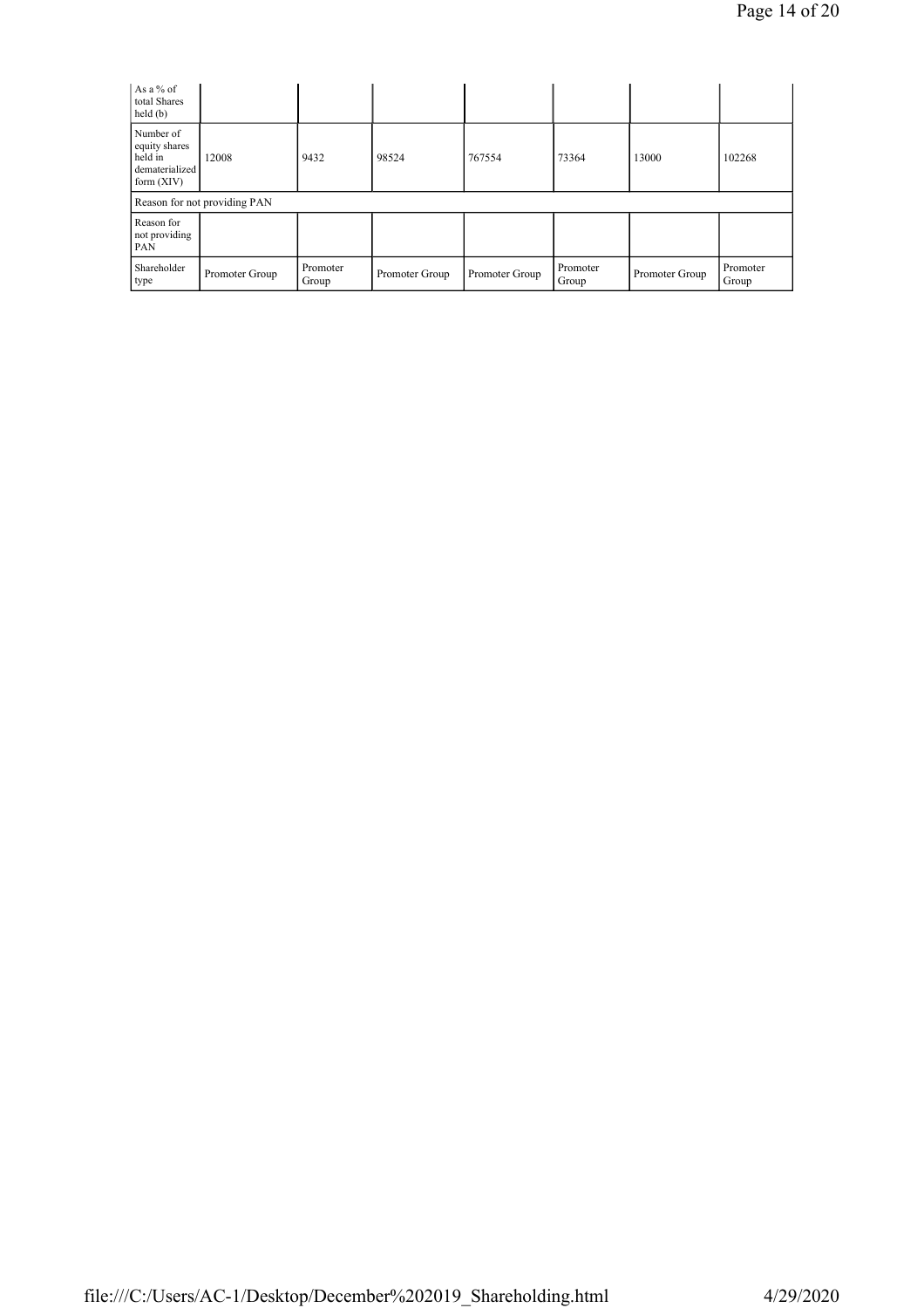| Individuals/Hindu undivided Family                                                                                                                                                        |                                                               |                       |  |  |  |  |  |  |  |  |
|-------------------------------------------------------------------------------------------------------------------------------------------------------------------------------------------|---------------------------------------------------------------|-----------------------|--|--|--|--|--|--|--|--|
| Searial No.                                                                                                                                                                               | 29                                                            |                       |  |  |  |  |  |  |  |  |
| Name of the<br>Shareholders (I)                                                                                                                                                           | TRUPTIBEN KALPESHKUMAR PATEL                                  | Click here to go back |  |  |  |  |  |  |  |  |
| PAN(II)                                                                                                                                                                                   | CJZPP2957B                                                    | Total                 |  |  |  |  |  |  |  |  |
| No. of fully paid<br>up equity shares<br>held $(IV)$                                                                                                                                      | 39029                                                         | 7816479               |  |  |  |  |  |  |  |  |
| No. Of Partly paid-<br>up equity shares<br>held(V)                                                                                                                                        |                                                               |                       |  |  |  |  |  |  |  |  |
| No. Of shares<br>underlying<br>Depository<br>Receipts (VI)                                                                                                                                |                                                               |                       |  |  |  |  |  |  |  |  |
| Total nos. shares<br>held $(VII) = (IV) +$<br>$(V)$ + $(VI)$                                                                                                                              | 39029                                                         | 7816479               |  |  |  |  |  |  |  |  |
| Shareholding as a<br>% of total no. of<br>shares (calculated<br>as per SCRR,<br>1957) (VIII) As a<br>% of $(A+B+C2)$                                                                      | 0.36                                                          | 71.19                 |  |  |  |  |  |  |  |  |
|                                                                                                                                                                                           | Number of Voting Rights held in each class of securities (IX) |                       |  |  |  |  |  |  |  |  |
| Class eg:X                                                                                                                                                                                | 39029                                                         | 7816479               |  |  |  |  |  |  |  |  |
| Class eg:y                                                                                                                                                                                |                                                               |                       |  |  |  |  |  |  |  |  |
| Total                                                                                                                                                                                     | 39029                                                         | 7816479               |  |  |  |  |  |  |  |  |
| Total as a % of<br><b>Total Voting rights</b>                                                                                                                                             | 0.36                                                          | 71.19                 |  |  |  |  |  |  |  |  |
| No. Of Shares<br>Underlying<br>Outstanding<br>convertible<br>securities $(X)$                                                                                                             |                                                               |                       |  |  |  |  |  |  |  |  |
| No. of Shares<br>Underlying<br>Outstanding<br>Warrants (Xi)                                                                                                                               |                                                               |                       |  |  |  |  |  |  |  |  |
| No. Of Shares<br>Underlying<br>Outstanding<br>convertible<br>securities and No.<br>Of Warrants (Xi)<br>$\left( a\right)$                                                                  |                                                               |                       |  |  |  |  |  |  |  |  |
| Shareholding, as a<br>% assuming full<br>conversion of<br>convertible<br>securities (as a<br>percentage of<br>diluted share<br>capital) (XI)= (VII)<br>$+(Xi)(a)$ As a % of<br>$(A+B+C2)$ | 0.36                                                          | 71.19                 |  |  |  |  |  |  |  |  |
| Number of Locked in shares (XII)                                                                                                                                                          |                                                               |                       |  |  |  |  |  |  |  |  |
| No. (a)                                                                                                                                                                                   |                                                               |                       |  |  |  |  |  |  |  |  |
| As a % of total<br>Shares held (b)                                                                                                                                                        |                                                               |                       |  |  |  |  |  |  |  |  |
|                                                                                                                                                                                           | Number of Shares pledged or otherwise encumbered (XIII)       |                       |  |  |  |  |  |  |  |  |
| No. (a)                                                                                                                                                                                   |                                                               |                       |  |  |  |  |  |  |  |  |
| As a % of total<br>Shares held (b)                                                                                                                                                        |                                                               |                       |  |  |  |  |  |  |  |  |
| Number of equity<br>shares held in<br>dematerialized<br>form (XIV)                                                                                                                        | 39029                                                         | 7816479               |  |  |  |  |  |  |  |  |
| Reason for not providing PAN                                                                                                                                                              |                                                               |                       |  |  |  |  |  |  |  |  |
| Reason for not<br>providing PAN                                                                                                                                                           |                                                               |                       |  |  |  |  |  |  |  |  |
| Shareholder type                                                                                                                                                                          |                                                               |                       |  |  |  |  |  |  |  |  |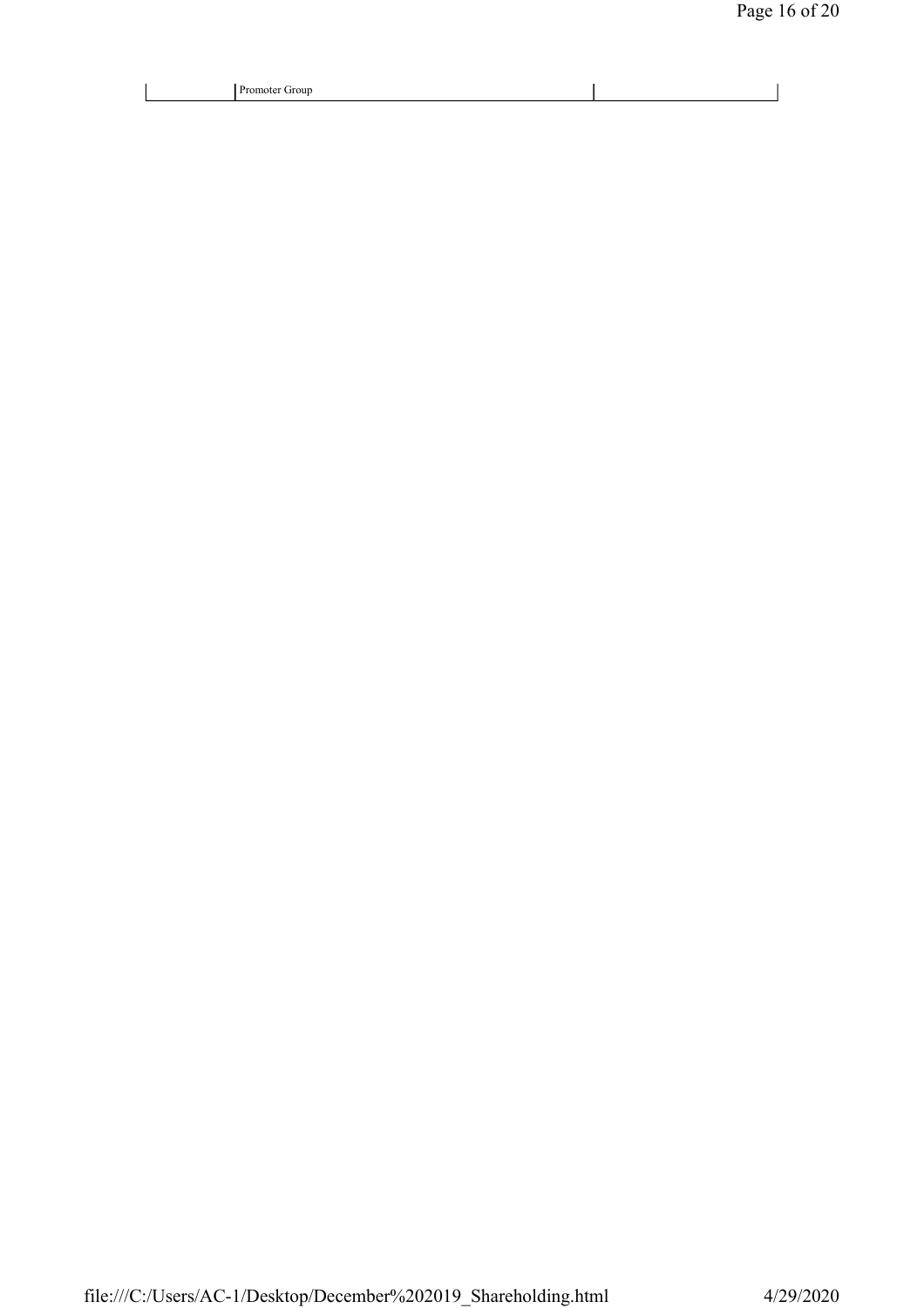| Individuals - ii. Individual shareholders holding nominal share capital in excess of Rs. 2 lakhs.                                                                                        |                                                               |                                        |                                     |                          |  |  |  |  |  |
|------------------------------------------------------------------------------------------------------------------------------------------------------------------------------------------|---------------------------------------------------------------|----------------------------------------|-------------------------------------|--------------------------|--|--|--|--|--|
| Searial No.                                                                                                                                                                              | $\mathbf{1}$                                                  | $\sqrt{2}$                             | $\overline{\mathbf{3}}$             |                          |  |  |  |  |  |
| Name of the<br>Shareholders (I)                                                                                                                                                          | VINODSING NARYAANSING<br><b>RATHORE</b>                       | <b>BOSHOBY UTKARSH</b><br><b>PATEL</b> | PRIYAL BHADRESHKUMAR<br><b>SHAH</b> | Click here to go<br>back |  |  |  |  |  |
| PAN(II)                                                                                                                                                                                  | ADLPR3200R                                                    | AHPPP6365F                             | DLHPS8026M                          | Total                    |  |  |  |  |  |
| No. of fully paid<br>up equity shares<br>held (IV)                                                                                                                                       | 201000                                                        | 444000                                 | 320568                              | 965568                   |  |  |  |  |  |
| No. Of Partly paid-<br>up equity shares<br>held (V)                                                                                                                                      |                                                               |                                        |                                     |                          |  |  |  |  |  |
| No. Of shares<br>underlying<br>Depository<br>Receipts (VI)                                                                                                                               |                                                               |                                        |                                     |                          |  |  |  |  |  |
| Total nos. shares<br>held $(VII) = (IV) +$<br>$(V)$ + $(VI)$                                                                                                                             | 201000                                                        | 444000                                 | 320568                              | 965568                   |  |  |  |  |  |
| Shareholding as a<br>% of total no. of<br>shares (calculated<br>as per SCRR,<br>1957) (VIII) As a<br>% of $(A+B+C2)$                                                                     | 1.83                                                          | 4.04                                   | 2.92                                | 8.79                     |  |  |  |  |  |
|                                                                                                                                                                                          | Number of Voting Rights held in each class of securities (IX) |                                        |                                     |                          |  |  |  |  |  |
| Class eg: X                                                                                                                                                                              | 201000                                                        | 444000                                 | 320568                              | 965568                   |  |  |  |  |  |
| Class eg:y                                                                                                                                                                               |                                                               |                                        |                                     |                          |  |  |  |  |  |
| Total                                                                                                                                                                                    | 201000                                                        | 444000                                 | 320568                              | 965568                   |  |  |  |  |  |
| Total as a % of<br><b>Total Voting rights</b>                                                                                                                                            | 1.83                                                          | 4.04                                   | 2.92                                | 8.79                     |  |  |  |  |  |
| No. Of Shares<br>Underlying<br>Outstanding<br>convertible<br>securities $(X)$                                                                                                            |                                                               |                                        |                                     |                          |  |  |  |  |  |
| No. of Shares<br>Underlying<br>Outstanding<br>Warrants (Xi)                                                                                                                              |                                                               |                                        |                                     |                          |  |  |  |  |  |
| No. Of Shares<br>Underlying<br>Outstanding<br>convertible<br>securities and No.<br>Of Warrants (Xi)<br>(a)                                                                               |                                                               |                                        |                                     |                          |  |  |  |  |  |
| Shareholding, as a<br>% assuming full<br>conversion of<br>convertible<br>securities (as a<br>percentage of<br>diluted share<br>capital) $(XI) = (VII)$<br>$+(X)$ As a % of<br>$(A+B+C2)$ | 1.83                                                          | 4.04                                   | 2.92                                | 8.79                     |  |  |  |  |  |
| Number of Locked in shares (XII)                                                                                                                                                         |                                                               |                                        |                                     |                          |  |  |  |  |  |
| No. (a)                                                                                                                                                                                  |                                                               |                                        |                                     |                          |  |  |  |  |  |
| As a % of total<br>Shares held (b)                                                                                                                                                       |                                                               |                                        |                                     |                          |  |  |  |  |  |
| Number of equity<br>shares held in<br>dematerialized<br>form (XIV)                                                                                                                       | 201000                                                        | 444000                                 | 320568                              | 965568                   |  |  |  |  |  |
| Reason for not providing PAN                                                                                                                                                             |                                                               |                                        |                                     |                          |  |  |  |  |  |
| Reason for not<br>providing PAN                                                                                                                                                          |                                                               |                                        |                                     |                          |  |  |  |  |  |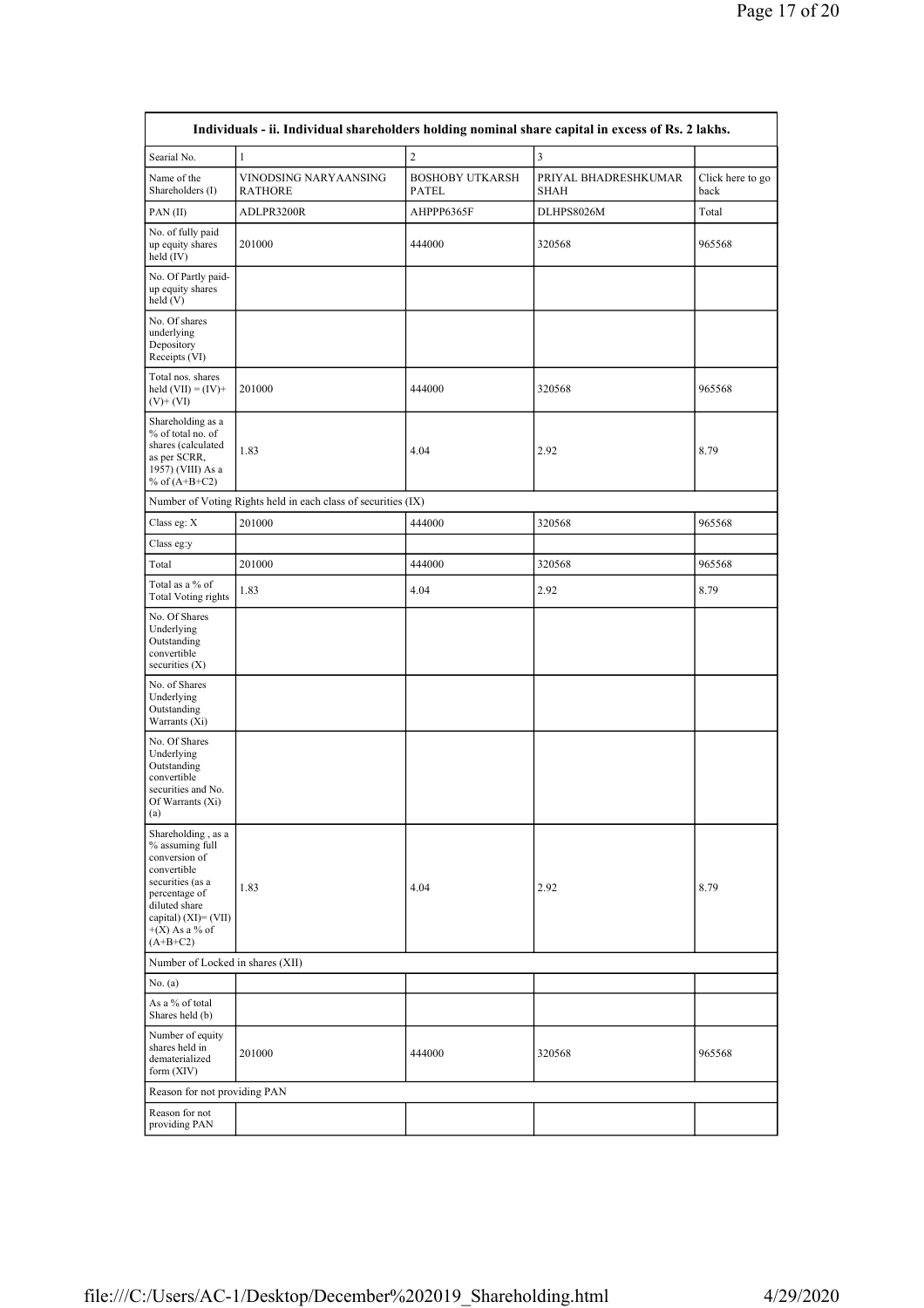| Any Other (specify)                                                                                                                                                                      |                     |                            |                              |                                        |                          |  |  |  |  |  |
|------------------------------------------------------------------------------------------------------------------------------------------------------------------------------------------|---------------------|----------------------------|------------------------------|----------------------------------------|--------------------------|--|--|--|--|--|
| Searial No.                                                                                                                                                                              | $\mathbf{1}$        | $\overline{c}$             | $\overline{\mathbf{3}}$      | $\overline{4}$                         |                          |  |  |  |  |  |
| Category                                                                                                                                                                                 | Clearing<br>Members | <b>Bodies</b><br>Corporate | Non-Resident Indian<br>(NRI) | Non-Resident Indian (NRI)              |                          |  |  |  |  |  |
| Category / More<br>than 1 percentage                                                                                                                                                     | Category            | Category                   | Category                     | More than 1 percentage of shareholding |                          |  |  |  |  |  |
| Name of the<br>Shareholders (I)                                                                                                                                                          |                     |                            |                              | PADMANABHAN<br>BALASUBRAMANIAM         | Click here to go<br>back |  |  |  |  |  |
| PAN(II)                                                                                                                                                                                  |                     |                            |                              | AKYPB9555B                             | Total                    |  |  |  |  |  |
| No. of the<br>Shareholders (I)                                                                                                                                                           | 3                   | 7                          | 4                            | $\mathbf{1}$                           | 14                       |  |  |  |  |  |
| No. of fully paid<br>up equity shares<br>held (IV)                                                                                                                                       | 39700               | 84245                      | 61400                        | 138000                                 | 185345                   |  |  |  |  |  |
| No. Of Partly paid-<br>up equity shares<br>held (V)                                                                                                                                      |                     |                            |                              |                                        |                          |  |  |  |  |  |
| No. Of shares<br>underlying<br>Depository<br>Receipts (VI)                                                                                                                               |                     |                            |                              |                                        |                          |  |  |  |  |  |
| Total nos. shares<br>held $(VII) = (IV) +$<br>$(V)$ + $(VI)$                                                                                                                             | 39700               | 84245                      | 61400                        | 138000                                 | 185345                   |  |  |  |  |  |
| Shareholding as a<br>% of total no. of<br>shares (calculated<br>as per SCRR,<br>1957) (VIII) As a<br>% of $(A+B+C2)$                                                                     | 0.36                | 0.77                       | 0.56                         | 1.26                                   | 1.69                     |  |  |  |  |  |
| Number of Voting Rights held in each class of securities (IX)                                                                                                                            |                     |                            |                              |                                        |                          |  |  |  |  |  |
| Class eg: X                                                                                                                                                                              | 39700               | 84245                      | 61400                        | 138000                                 | 185345                   |  |  |  |  |  |
| Class eg:y                                                                                                                                                                               |                     |                            |                              |                                        |                          |  |  |  |  |  |
| Total                                                                                                                                                                                    | 39700               | 84245                      | 61400                        | 138000                                 | 185345                   |  |  |  |  |  |
| Total as a % of<br><b>Total Voting rights</b>                                                                                                                                            | 0.36                | 0.77                       | 0.56                         | 1.26                                   | 1.69                     |  |  |  |  |  |
| No. Of Shares<br>Underlying<br>Outstanding<br>convertible<br>securities (X)                                                                                                              |                     |                            |                              |                                        |                          |  |  |  |  |  |
| No. of Shares<br>Underlying<br>Outstanding<br>Warrants (Xi)                                                                                                                              |                     |                            |                              |                                        |                          |  |  |  |  |  |
| No. Of Shares<br>Underlying<br>Outstanding<br>convertible<br>securities and No.<br>Of Warrants (Xi)<br>(a)                                                                               |                     |                            |                              |                                        |                          |  |  |  |  |  |
| Shareholding, as a<br>% assuming full<br>conversion of<br>convertible<br>securities (as a<br>percentage of<br>diluted share<br>capital) $(XI) = (VII)$<br>$+(X)$ As a % of<br>$(A+B+C2)$ | 0.36                | 0.77                       | 0.56                         | 1.26                                   | 1.69                     |  |  |  |  |  |
| Number of Locked in shares (XII)                                                                                                                                                         |                     |                            |                              |                                        |                          |  |  |  |  |  |
| No. (a)                                                                                                                                                                                  |                     |                            |                              |                                        |                          |  |  |  |  |  |
| As a % of total<br>Shares held (b)                                                                                                                                                       |                     |                            |                              |                                        |                          |  |  |  |  |  |
| Number of equity<br>shares held in<br>dematerialized<br>form $(XIV)$                                                                                                                     | 39700               | 84245                      | 61400                        | 138000                                 | 185345                   |  |  |  |  |  |
| Reason for not providing PAN                                                                                                                                                             |                     |                            |                              |                                        |                          |  |  |  |  |  |
|                                                                                                                                                                                          |                     |                            |                              |                                        |                          |  |  |  |  |  |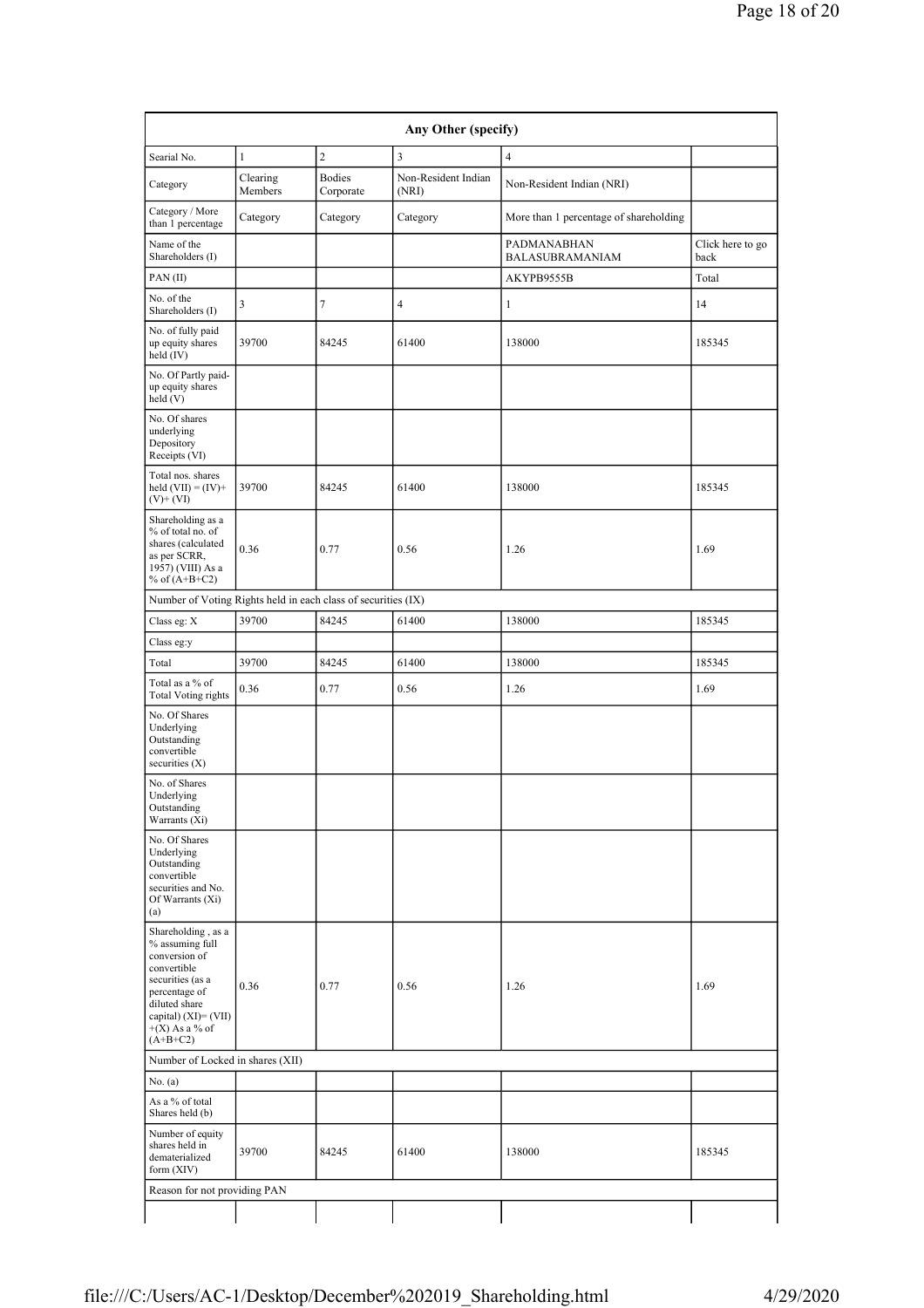| Reason for not                    |  |  |  |
|-----------------------------------|--|--|--|
| .<br>PAN <sub></sub><br>providing |  |  |  |